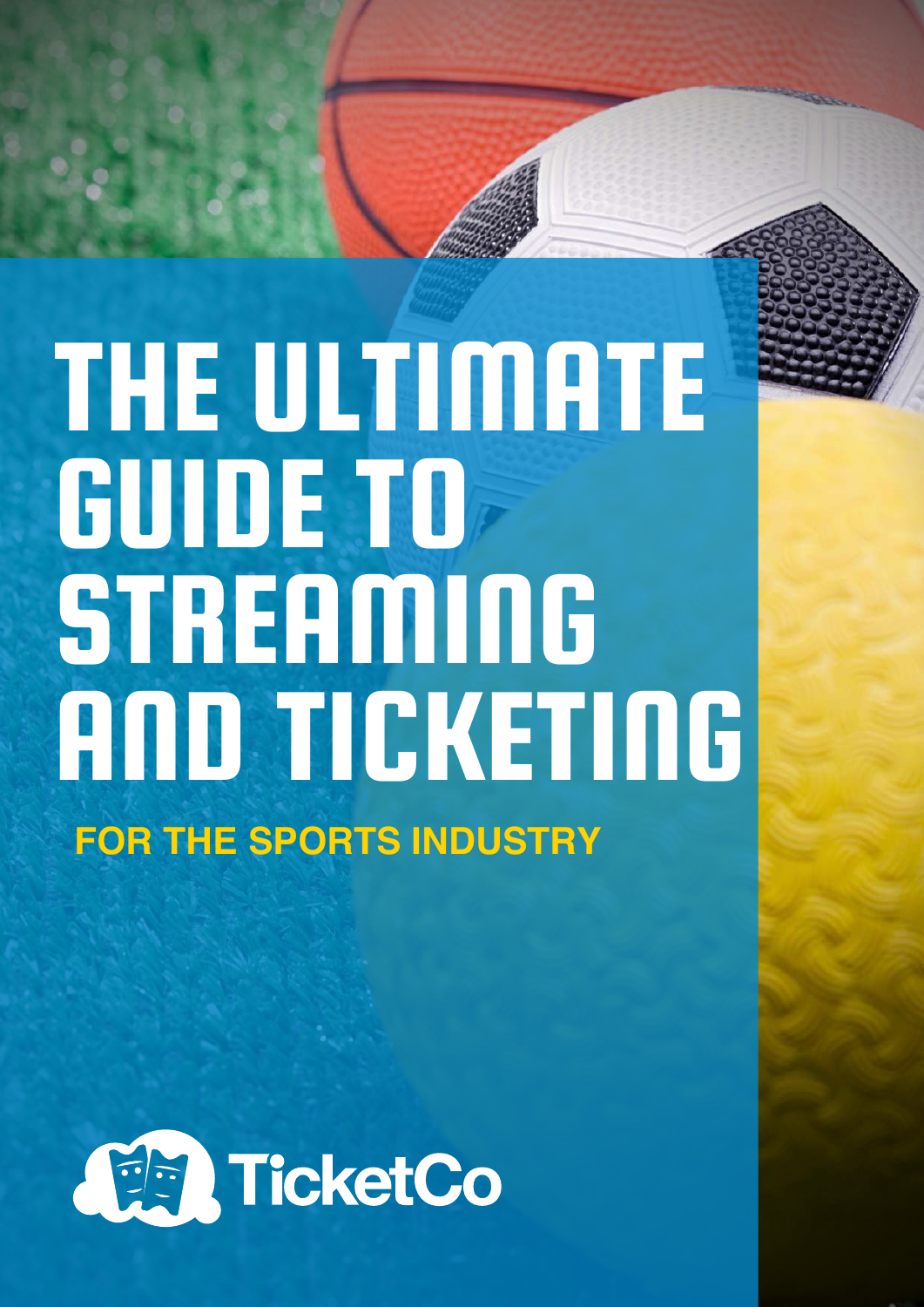# Why should you read this guide?

#### "Club's that don't explore live streaming are crazy, to put it simply, "

#### **Bill Waterson, co-chairman at Altrincham FC**

Maximising a unified streaming and ticketing platform is a powerful way for leagues and clubs to master hybrid fixtures and a global market.

Having the ability to broadcast content direct to supporters is a huge opportunity for leagues, competitions, clubs and individual competitors. It increases fan engagement, commercial opportunities and ultimately revenue and should be combined with the marketing of tickets for physical attendees to deliver hybrid events.

The TicketCo platform positively impacts all the important stages of the purchase process and digital experience. Getting these key issues right is important to being a successful online broadcaster and monetising your digital content. Additionally, in the modern digital era, having smartphone-first ticketing is key to commercial success at all levels of sport.

The aim of this guide is to provide the best, most up to date and comprehensive guide for sports leagues, tournaments and clubs to learn how to live stream and how to integrate it into sales and marketing. It has been created by gathering the insights and expertise of our team, our partners and our customers. It has been written by people in the sports industry for the sports industry. We hope it will provide excellent value for you and help you get the maximum value out of streaming and ticketing for your league, club or yourself.

This is not an instruction manual, or a sales pitch. It is proper advice collated from people who have streamed or sold tickets and care about the sports industry. We hope it helps and gets you into the endless opportunities of streaming and digital ticketing.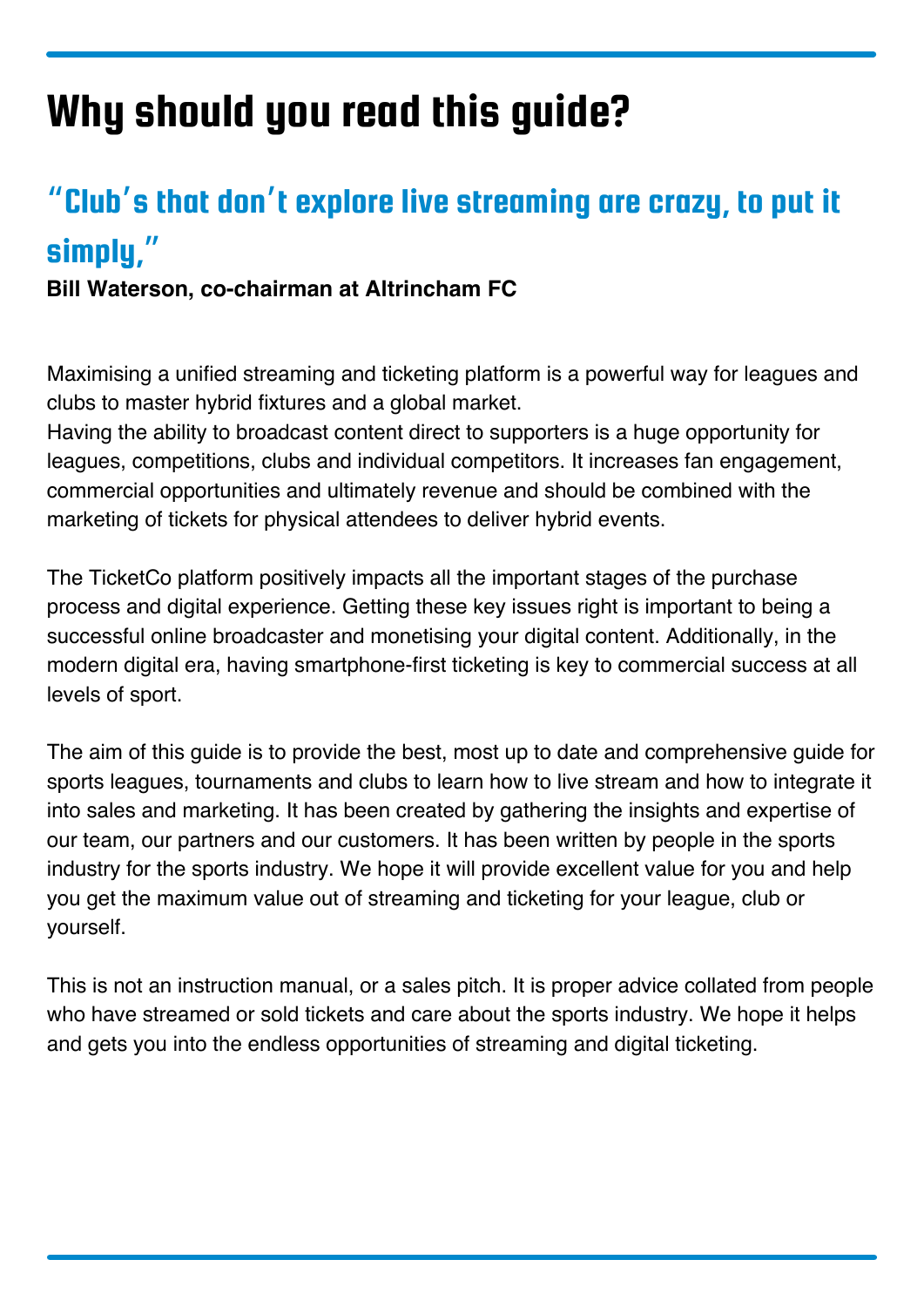# How does it work?

#### **Streaming**



Live streaming sport does not need to be complicated. You will need some equipment and there are a few pitfalls to avoid. The big misconception is you will need lots of expensive equipment and a team of on-site experts. You do not. You will be surprised at what you can achieve. You can make live streaming simple.

Broadcasting matches starts by holding an account with a live streaming provider – a way to get your sports event online and into fans' homes via the internet. You then need a ticket office to sell your stream and give fans access to watch the game. At TicketCo, our platform combines the ticket office function and live streaming to create a seamless experience for ticket buyers.

You will need cameras to film your fixtures, or interviews, plus a way to broadcast sound to enhance the matchday experience. The same approach applies whether you are broadcasting a badminton match, a hockey tournament or a football fixture, or whether you are professional or semi-professional. There are various ways you can do this. You could start by filming interviews and behind the scenes footage with a smartphone on a selfie stick, or tripod and a handheld microphone. Many professional sports clubs use this set-up for pre-match and post-match interviews. It is simple, cheap and highly effective. All communications officers will have a smartphone as part of their duties, so all that you would need to purchase for this approach would be a tripod and a microphone which are inexpensive and readily available online.

It would be possible to also film live fixtures via this sort of set-up, but most clubs opt for making a modest investment in better equipment. This enables you to zoom in on action, enable greater clarity and improve your provision to your viewers. Many clubs have the equipment already, which is used for filming at the training ground, player interviews and club events. What is usually missing is the streaming know-how, which we cover below. Some clubs start out with one camera in a fixed and elevated position, usually in the stands in the middle of the playing area. This is perfectly acceptable and provides the viewer with a good view of the action. From there you can expand as you become more experienced and if your budget allows. Some clubs have a multi-camera and microphone set-up with a mixing console and vision mixer to allow for different camera angles and replays. The equipment is reasonably priced and there are online tutorials to help you develop your technical skills. Many clubs we work with use volunteers from within fanbases to provide matchday filming requirements. It is available to clubs at grassroots level as much as professional ones.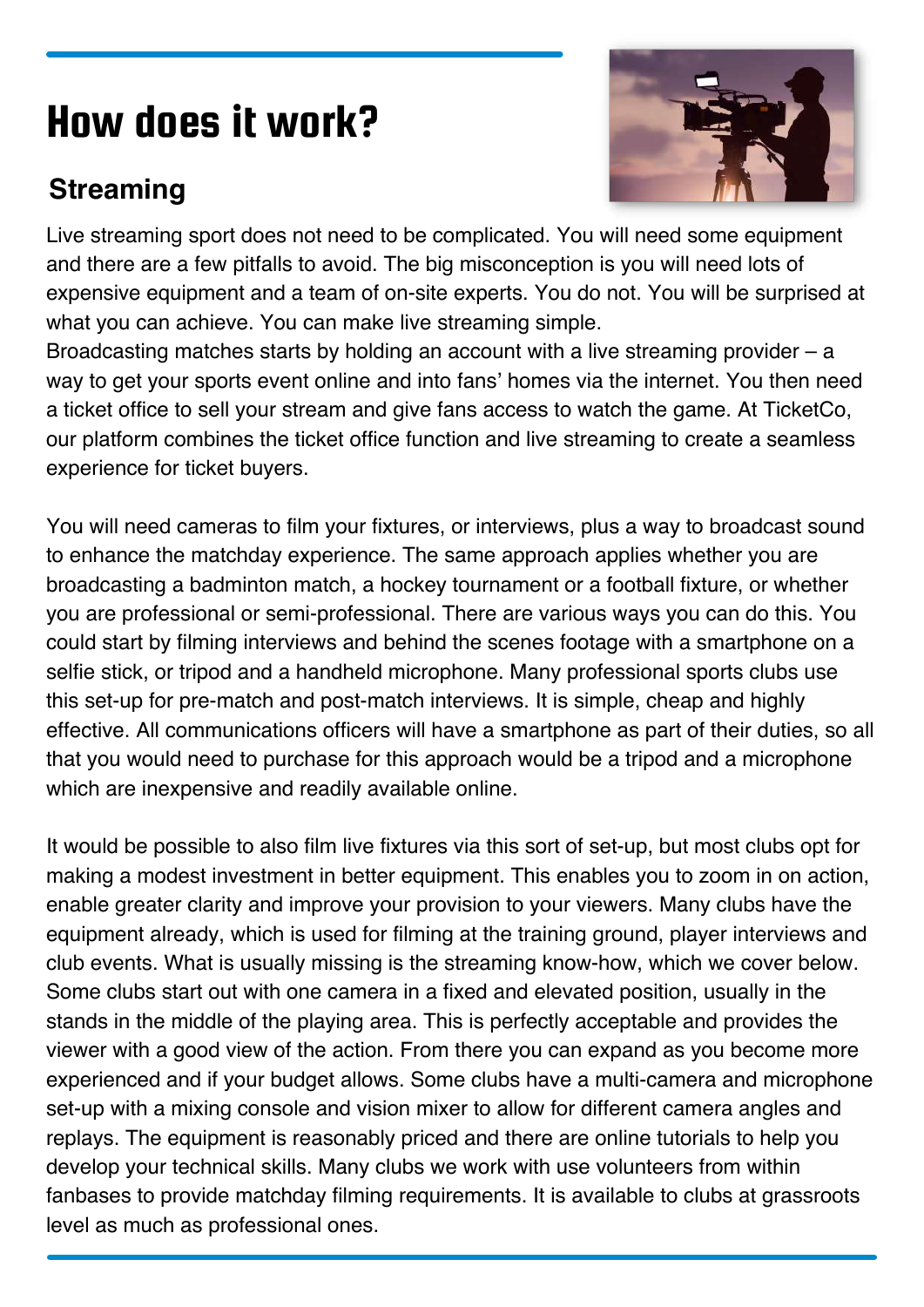The audio and video feed needs to find its way onto a computer in order that it can be uploaded and then streamed over the internet. Viewers watch this feed by heading to where you have told them the stream will be.

In TicketCo's platform, fans choose the match they would like to watch, click purchase or book which takes them to the booking page. They can then add tickets to their cart and check out by entering payment details (choosing their GDPR preferences). They will then be sent an e-ticket with a link and instructions on how to view the match or event.

Our system generates a unique, non-sharable code which means fans can enter it into any of the various methods of watching a TicketCo stream – be it an Apple TV, Amazon Fire Stick or just a simple web browser on supporters' laptops, phones, tablets, or smart-TVs.

TicketCo's streaming engine is powered by Amazon Web Services (AWS). If you are broadcasting a fixture online you will be automatically issued a streaming key an hour before the game begins. This key is what allows your computer and show feed to be uploaded to Amazon's servers ready for deployment to people's devices. This automated process from AWS automatically ensures supporters get the best possible experience based on their device and internet capability.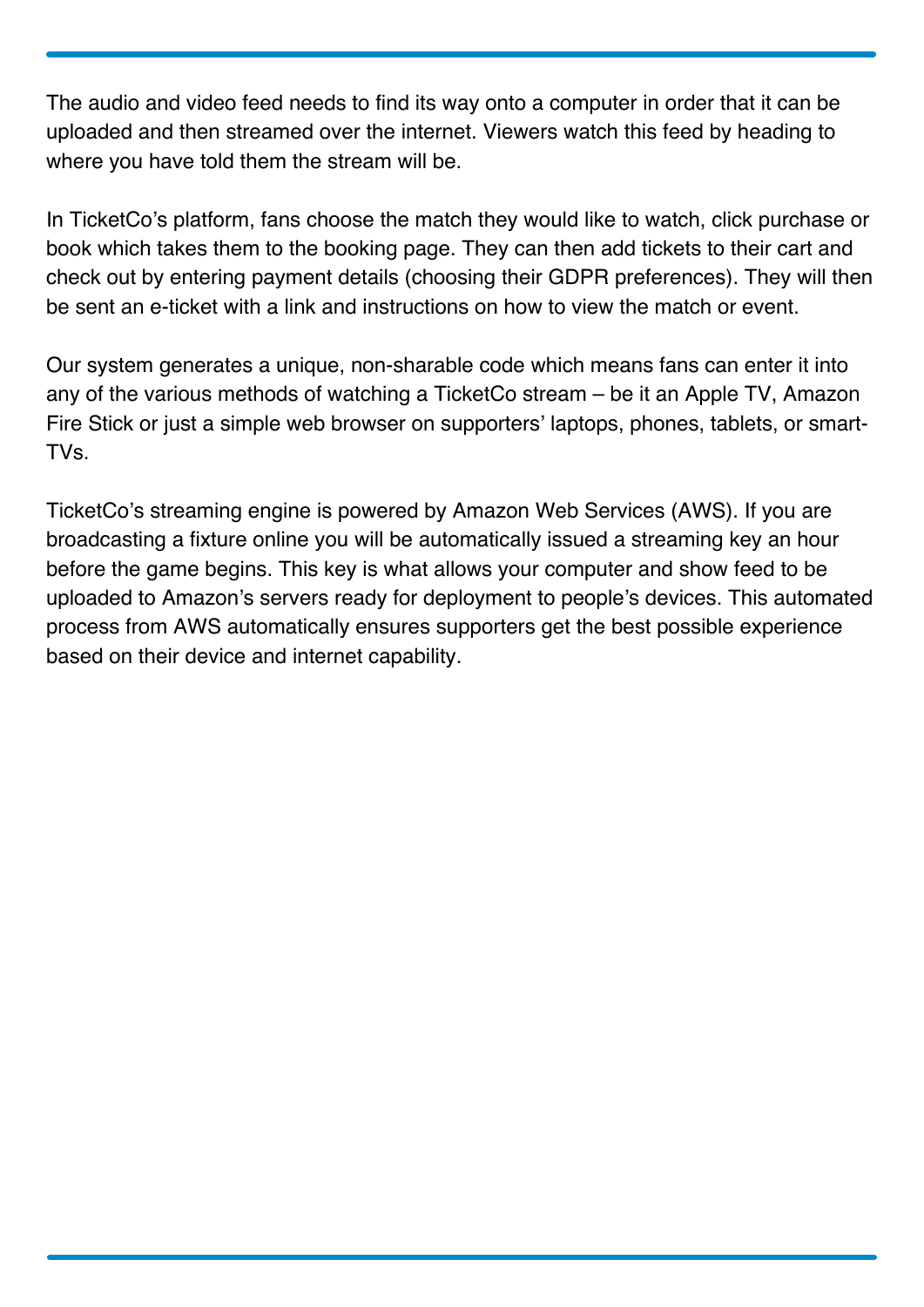# How does it work?

#### **Ticketing**



Leagues, tournaments and clubs now face fierce competition when selling tickets to attend fixtures and other events physically or virtually.

Families and individuals have multiple options on how to spend their spare time and live sport is readily available on television. Therefore, making sure tickets are marketed well and are easy to purchase are important. Additionally, offering unique content has proven to be successful.

People are used to being able to search for and buy things they desire very easily and quickly online, on any device. Consider how you purchase goods online and ask yourself whether your league or club's system is fit for the modern age.

Digital ticketing ensures a smooth process for the ticket buyer. Supporters can choose their preferred seat from a stadium or seating plan at the touch of a button. We have found providing this functionality enables supporters to select their favoured spot in a stadium and helps reduce the amount of telephone calls and visits to club ticket offices. The technology gives the ticket buyer the power to select what they want online.

Technology can be a solution, but using it sensibly is key to success. Keep the number of requests you ask of ticket buyers to a minimum. Remember the point of the ticket office function is to sell tickets as quickly and efficiently as possible. Asking supporters for lots of information will frustrate them and you risk losing a sale. Remember digital savvy shoppers expect transactions to be quick online.

Once a ticket for a physical event has been purchased our system sends the buyer a QR code which they can then scan at the stadium to enter on a matchday via their smartphone, or a printout. This system enables supporters to purchase tickets right up to the beginning of a fixture, without having to queue up at a ticket office. Each QR is unique and cannot be shared. If a supporter using the same ticket enters a venue, the system would pick up if someone tried to enter with the same code and be refused entry. When tickets for a virtual event are purchased the ticket buyer is sent a confirmation and a non-sharable code to the event.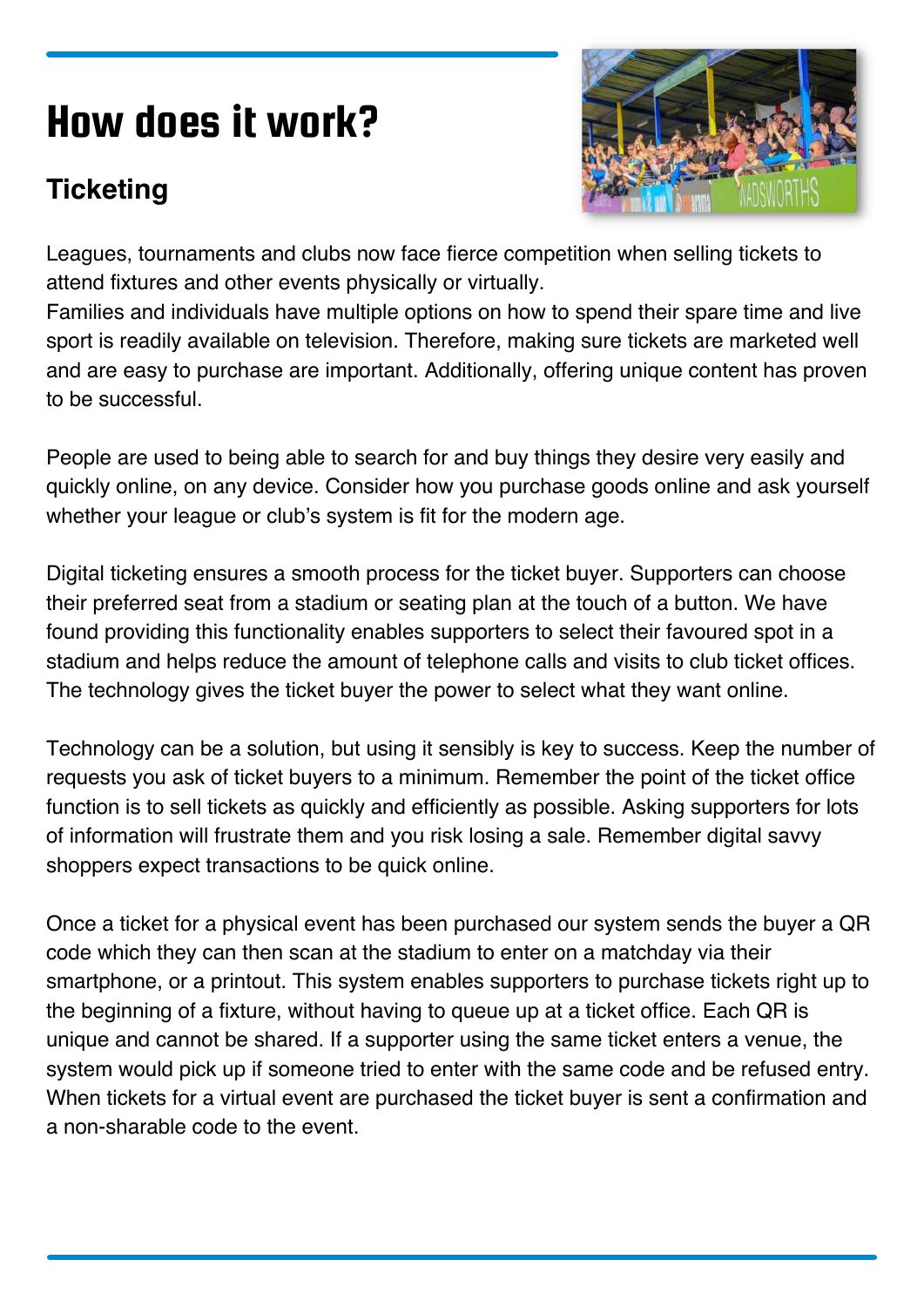# What does it require?



An effective streaming set up for less than £5000 might be:

- · 2 BlackMagic Design Pocket Cinema 4K Cameras,
- · 2 Manfrotto Fluid Head tripods,
- · a GoPro Hero 8,
- · a BlackMagic Design ATEM Mini Pro
- · a (well specified) computer running Open Broadcast Software.
- · a way of capturing audio
- · a robust internet service of at least 12Mb upload.

This setup would allow you to fix a camera to cover the entire playing area in addition to capturing close-up shots which bring viewers closer to the action.

This setup also supports the addition of graphic, images and overlays to make the stream appeal visually to fans and sponsors. You could include the live score, a live clock, plus details of key information like competitors, or team line ups, formations, goal or points scorers.

On top of this you might need to install a new broadband line to ensure your live stream will be able to cope with fans' demand. For venues with poorer light quality, it is worth noting that light level and colour for cameras can be complicated at first. You could film some training sessions via a private stream at first to stress test your equipment and facilities. This could be followed by streaming development squad, academy, or preseason fixtures for free as 'test' events to gain confidence in your live stream before asking supporters to pay to watch games digitally.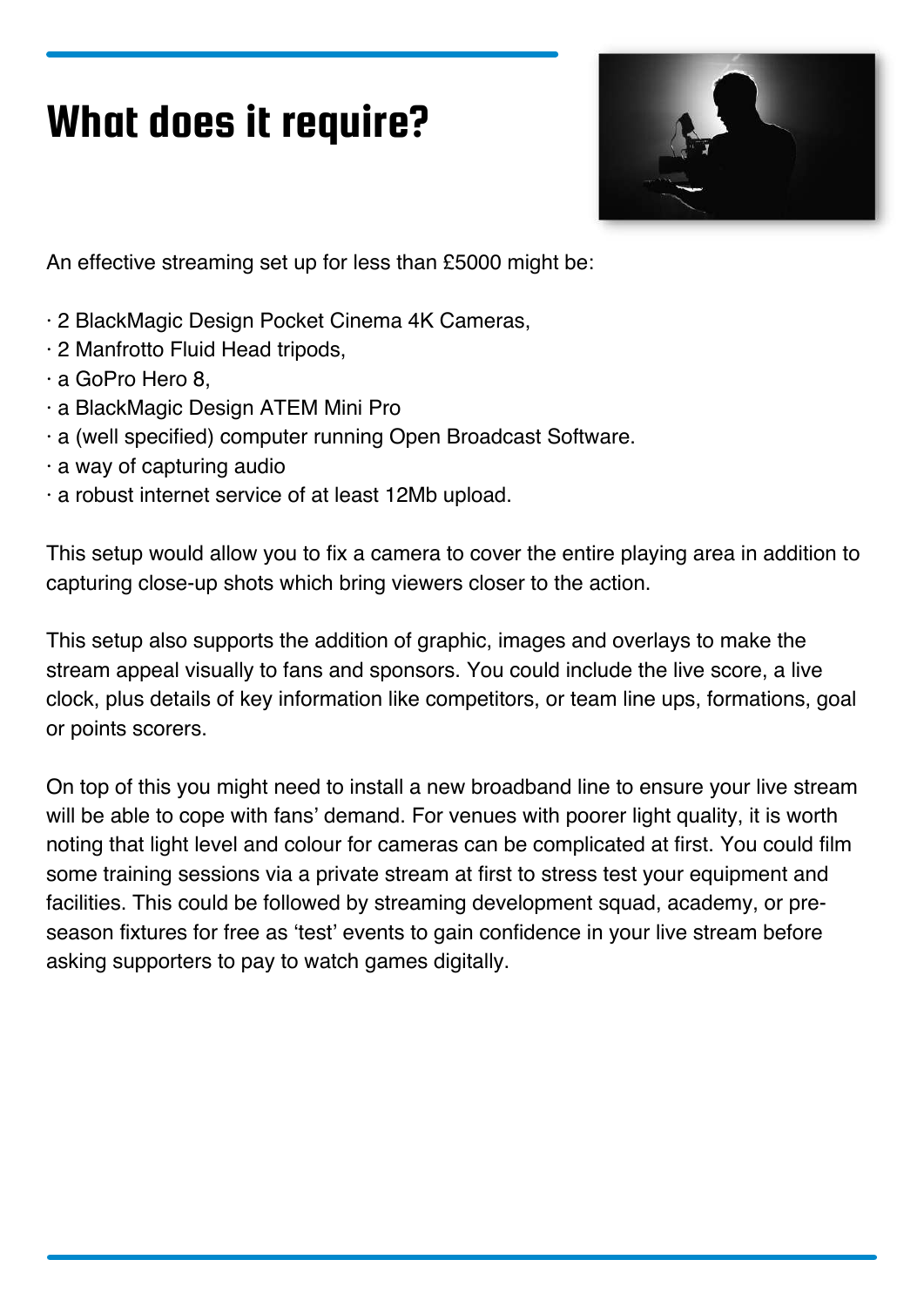# The lingo

- $\bullet$  PPV = Pay Per View is a type of webcast service that enables fans to purchase access to a fixture and to view it via a private online broadcast. The broadcaster shows the event at the same time to everyone who ordered it.
- VOD = Video On Demand is a system that allows people to select and watch video content of their choice on their smart-TVs, or digital devices.
- OBS = Open Broadcast System is the software used to communicate your video and audio onto a live stream server. There are many others available including WireCast and vMix.
- Stream Key = The unique code used when communicating with a streaming server to show the stream online.
- Streaming = the process of broadcasting a signal over the internet for people to watch.
- $\bullet$  HD = A TV format that denotes the technical standard of a broadcast by defining the resolution of the frame – ie 1920×1080 would be 1920 pixels wide by 1080 pixels tall – the HD standard.
- $\bullet$  Frame Rate = The number of individual pictures that when played together give the illusion of a moving image – this often quoted as 25fps (ie 25 picture per second).
- Bit Rate = How much data you can upload per second.
- Deployment = How your image and audio gets to its audience.
- UI = User Interface or how your website works for people.
- Latency = Sound processes quicker than video and the delay between the two is called latency and sometimes lag. You can correct this by delaying the sound so that it appears in sync with the picture.
- $\bullet$  Encoder = A way of capturing your audio and video and translating it into something that can be uploaded OBS is ultimately a fancy encoder.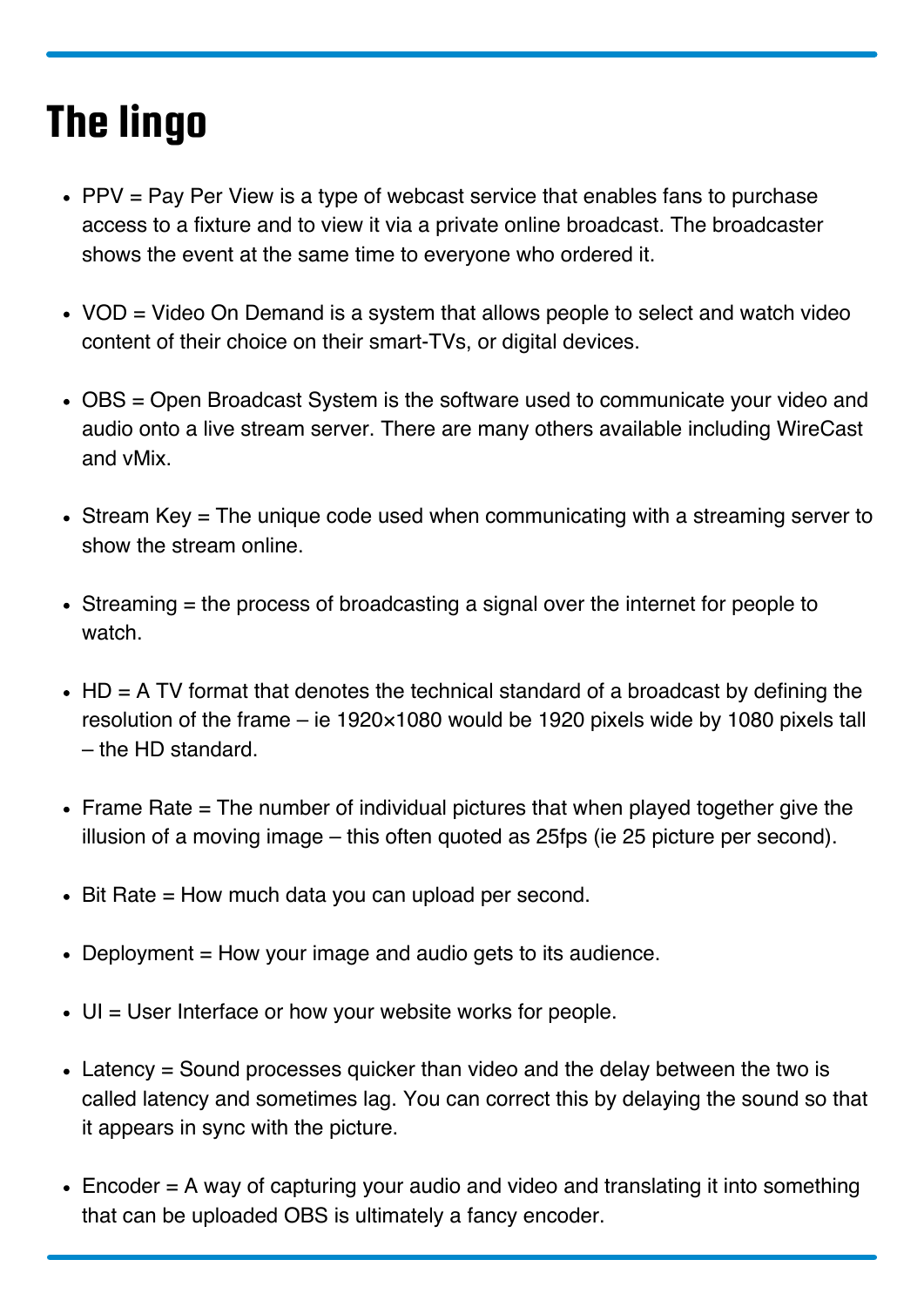- $\bullet$  Aspect Ratio = This is the relationship between height and width. TV today is (broadly) 16:9 whereas old TVs were 4:3. Don't dismiss 4:3, it has its uses.
- Upload and Bandwidth = How fast your broadband connection allows you to upload to the internet.
- Closed Captioning  $=$  The visual display (as text) of audio on media. This is the most common form of captioning and can be identified by the [CC] symbol. Closed captioning is often referred to as subtitles or subtitling, despite their differences. While subtitling involves translation into an alternate language, closed captions are in the same language as the original audio.
- $\bullet$  Ticket Office = This is where fans can buy tickets for fixtures. Our platform provides ticketing for either a physical or digital attendance of sports events.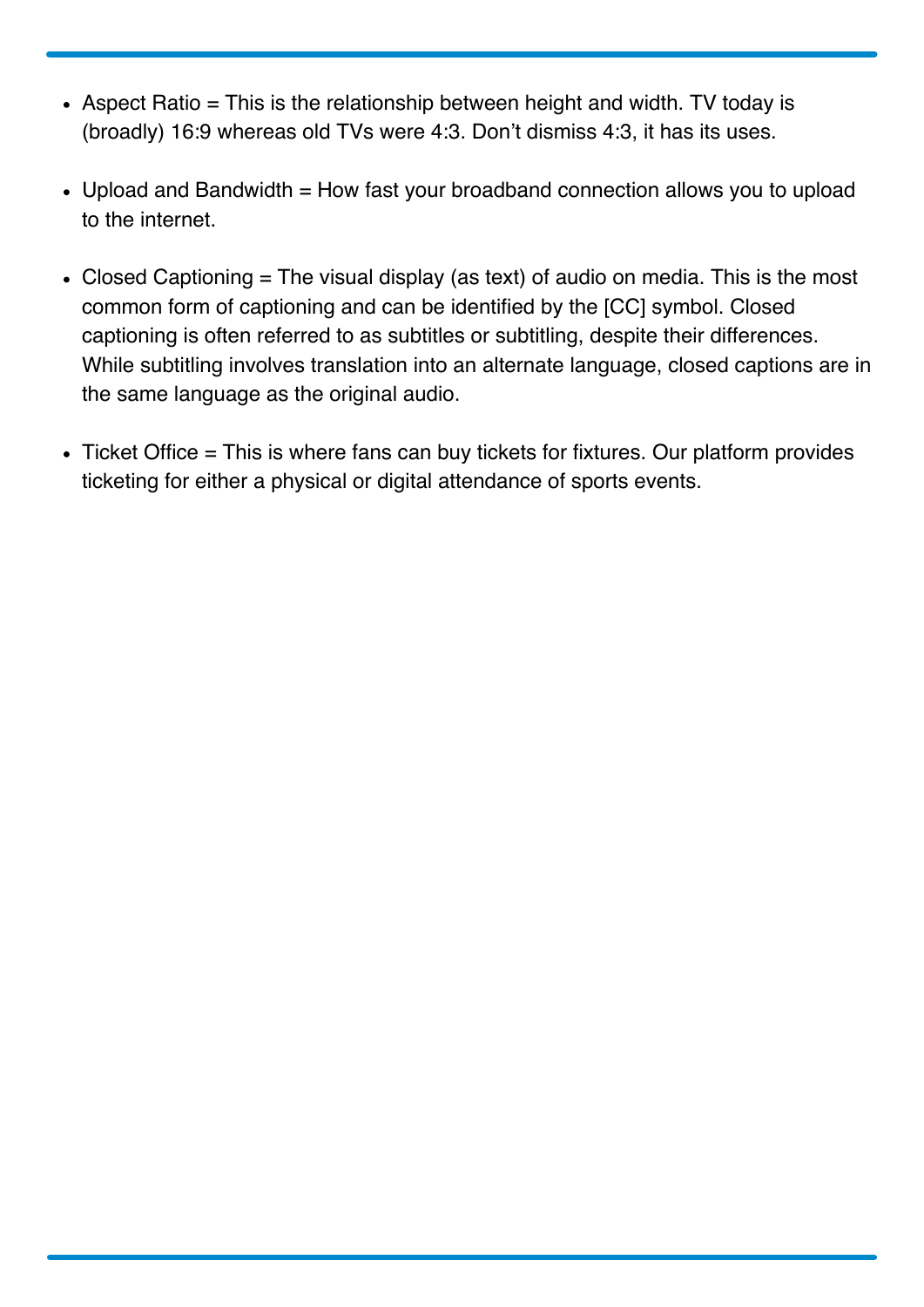# The broadcasting part: How it works



Once you have got your audio and video stream on your computer, a piece of software needs to communicate to TicketCo. This is done by connecting your computer over an RTMP protocol (Real Time Messaging Protocol). In simple terms it is a way of computers talking to each other in a continuous way that allows audio and images to be broadcast.

TicketCo issues the RTMP link and Stream Key an hour before the fixture is to be broadcast online. This gives you enough time to get everything set and tested thoroughly. You can see the signal arriving at the servers. There is usually a 40 second delay as the 'pipe' fills up.

The stream ends up at Amazon Web Services and at this stage, various things happen to your signal. Firstly, the signal can be told only to deploy (be available too) specific Geo Locations. For example, league level agreements might prevent fixtures in your division from being broadcast domestically or outside the UK – Geo Locations allows you to comply with these regulations.

The stream is sent out to all the people that have access to it. The AWS servers create several versions of the streams in various formats to ensure the end-user – your supporters – get the best version for their device and broadband speed.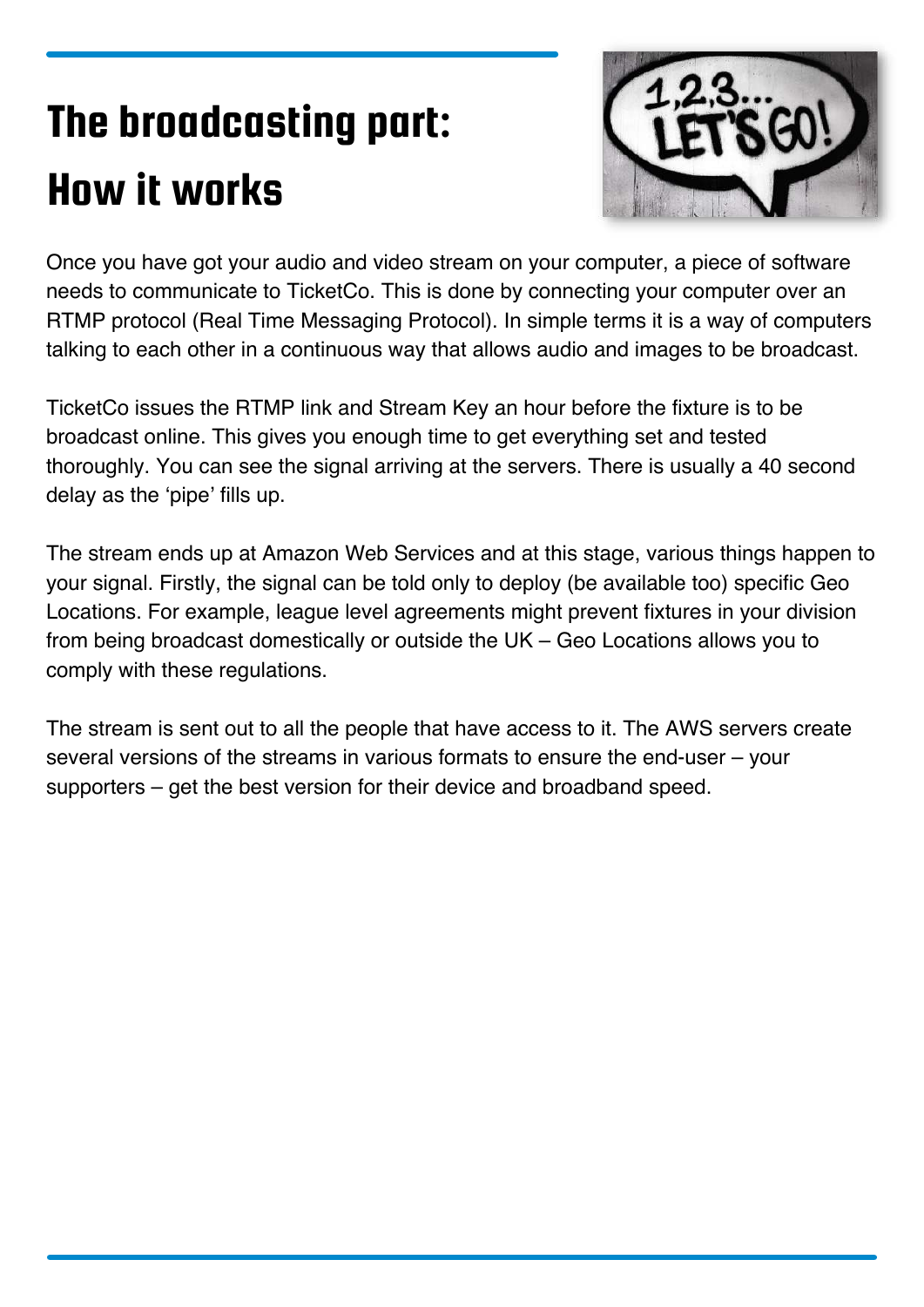# Ticket office



A modern online ticket office solution is crucial to the smooth operations and commercial success of any sports club, league, tournament or cup final.

Supporters now demand immediate and easy access to tickets online. Technology is rapidly replacing outdated systems of staffing multiple telephone lines and sales booths and printing out and posting paper tickets. The transport sector is way ahead in the adoption of digital ticketing and sport is catching up.

The beauty of digital ticketing platforms is they are accessible and affordable for all leagues and clubs, regardless of size. By offering ticket buyers a digital buying solution, clubs radically reduce the pressure on ticket office functions. The accessibility and ease of purchase of tickets online means ticket buyers will not telephone ticket offices to purchase tickets, plus tickets will not need to be printed out and posted. The benefits are vast –it make tickets more accessible, but it also cuts costs in facilitating sales.

Queues at ticket offices on a matchday, or on the day tickets are put on sale for a big fixture or season tickets are launched can be stressful for ticket office staff at clubs. Managing demand is difficult for a small team if they are operating a manual system, or a digital solution that is ineffective.

If the system is ineffective, they must juggle supporters who are physically queuing up at sales booths with telephone line queues. They must help supporters select their seats, process their card details, print off the tickets, put them in an envelope, frank the envelope and put it into a sack for the mail service to collect.

On matchdays at clubs that still use traditional ticketing solutions, it sometimes results in supporters who have not purchased a ticket in advance having to queue at the ticket office to buy a ticket and then having to queue again at the turnstile to enter the stadium. It negatively impacts on the supporter's matchday experience and the club risks losing sales. Offering a digital solution in QR code is automatically and immediately sent to the ticket buyer's phone removes this barrier and improves accessibility.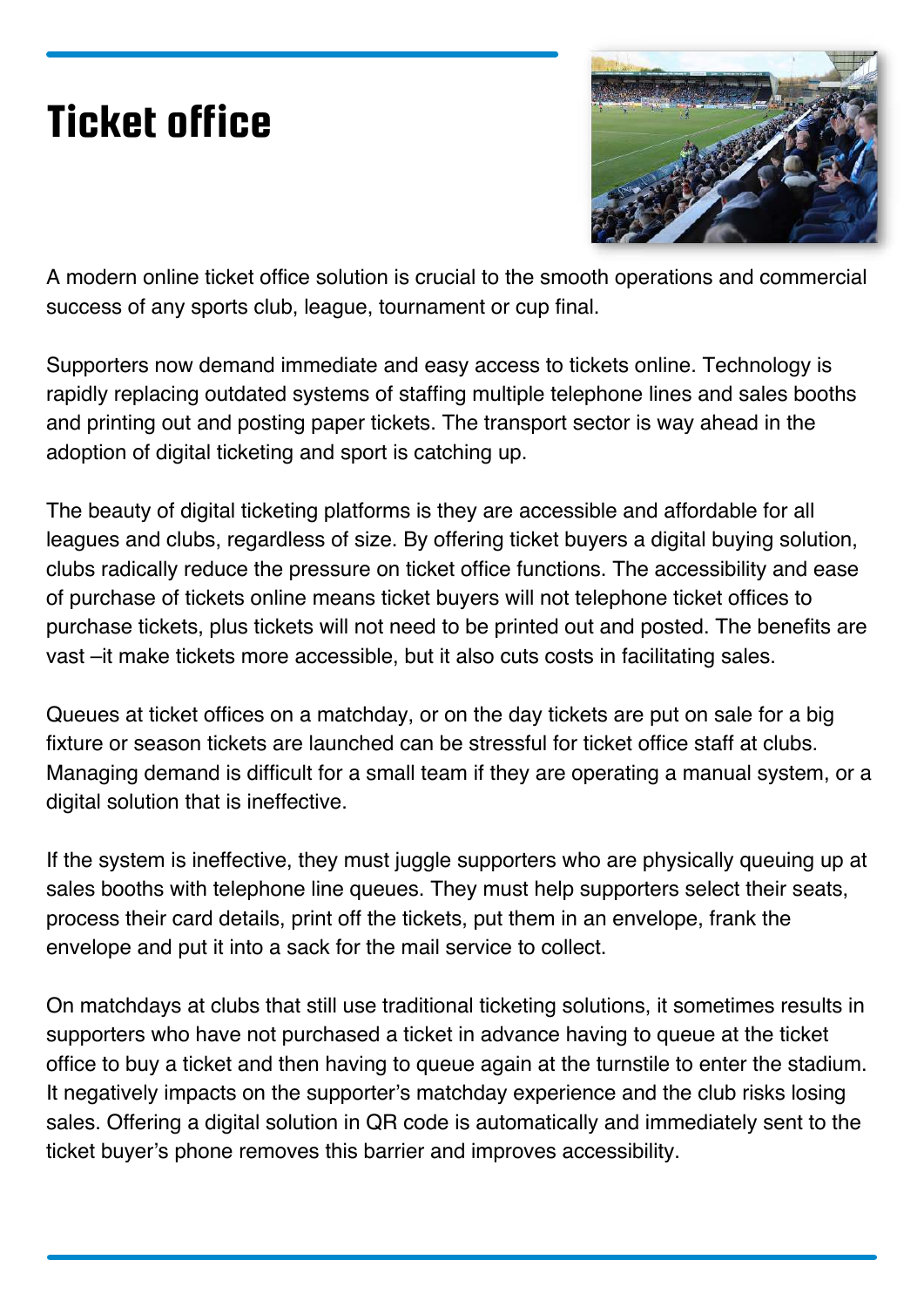Transitioning to a digital solution takes the headache away. Fans can pick their seats, complete the transaction, and receive a QR ticket automatically. Clubs that have introduced strong digital systems have been able to reduce the burden on the ticket office and become more efficient operationally. Processing queues quickly is a major benefit of digital ticketing and helps crowd control stewards manage fixtures more efficiently. Furthermore, the digital ticket office is never closed, meaning no one has to think about opening hours, queues or other issues.

Digital ticketing also reduces the need for cash, which makes accounting and reporting easier and improves security. The TicketCo system allows for tickets to still be printed out to allow for ticket buyers who do not have a smartphone.

Additionally, by making tickets easier to buy clubs sell more. The TicketCo platform can be integrated with club's Facebook pages, websites and apps.

The ticket office for a streamed event is straight forward. It can all be delivered digitally and via one smooth platform. A ticket buyer can purchase a ticket and the platform will automatically send them a confirmation and details of how to watch their event. An hour before the event they will be sent an access code.

### "The scanning of digital tickets at the gate is far more efficient and ultimately gets fans into the stadium quicker. Minimising queuing time eases congestion issues in and around the ground and makes for a considerably better fan experience"

**Ty Smith, FC Isle of Man Commercial Director**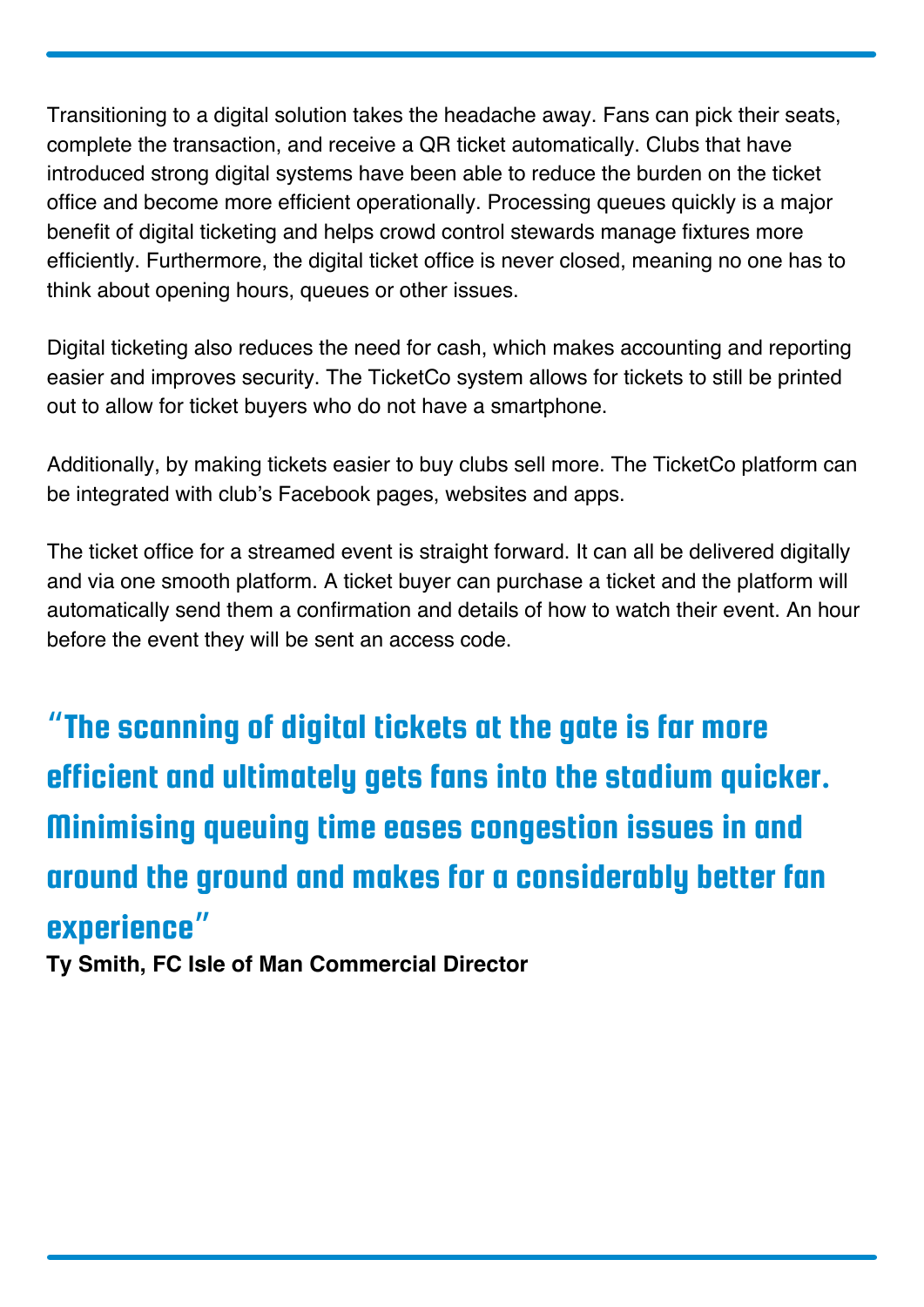# Season tickets



Season tickets are a significant portion of a club's annual revenue. There is usually a tight window of opportunity to sell season tickets before the value they offer becomes out of date. There is then a gap before half-season tickets are promoted and sold. There is more to season tickets than getting the pricing right. For people to commit to attending every home game the matchday experience, facilities and overall vibe about a club all needs to be good. Communications needs be excellent to attract and retain engagement.

Marketing and making tickets accessible are vital to successful season ticket campaigns. Therefore, a strong integration between marketing and ticketing departments and functionality is important. Providing seat maps online is important to enable supporters to select the seat they want. Digital functionality ensures season ticket holders' seats are held for an allotted period to enable them to renew if they wish. This can reduce the volume of requests for venue or stadium visits to look at seats by potential season ticket buyers, which traditionally requires physical resource.

On the marketing side, having a digital platform enables you to send push-notifications out to all ticket buyers on your database quickly and efficiently. You can also segment your fanbase and send tailored, relevant messages. This could be done in age groups and focus on special prices, or even to individuals. For example, if someone has a week left to run on their renewal the system sends a 'don't miss out' reminder. Using the platform, you can set up and create campaigns which are then fully automated. Such messaging can go directly to individuals via an app, text, or email, and can also go out publicly via websites and social media. It can also be fully branded.

One common bugbear for people having multiple digital accounts is having to remember usernames and passwords. This understandably can frustrate ticket buyers and cause people to telephone ticket offices, or worse still give up on a purchase. The TicketCo technology means ticket buyers do not need to remember their log-in details. The transactions are assigned to the mobile phone number of the purchaser.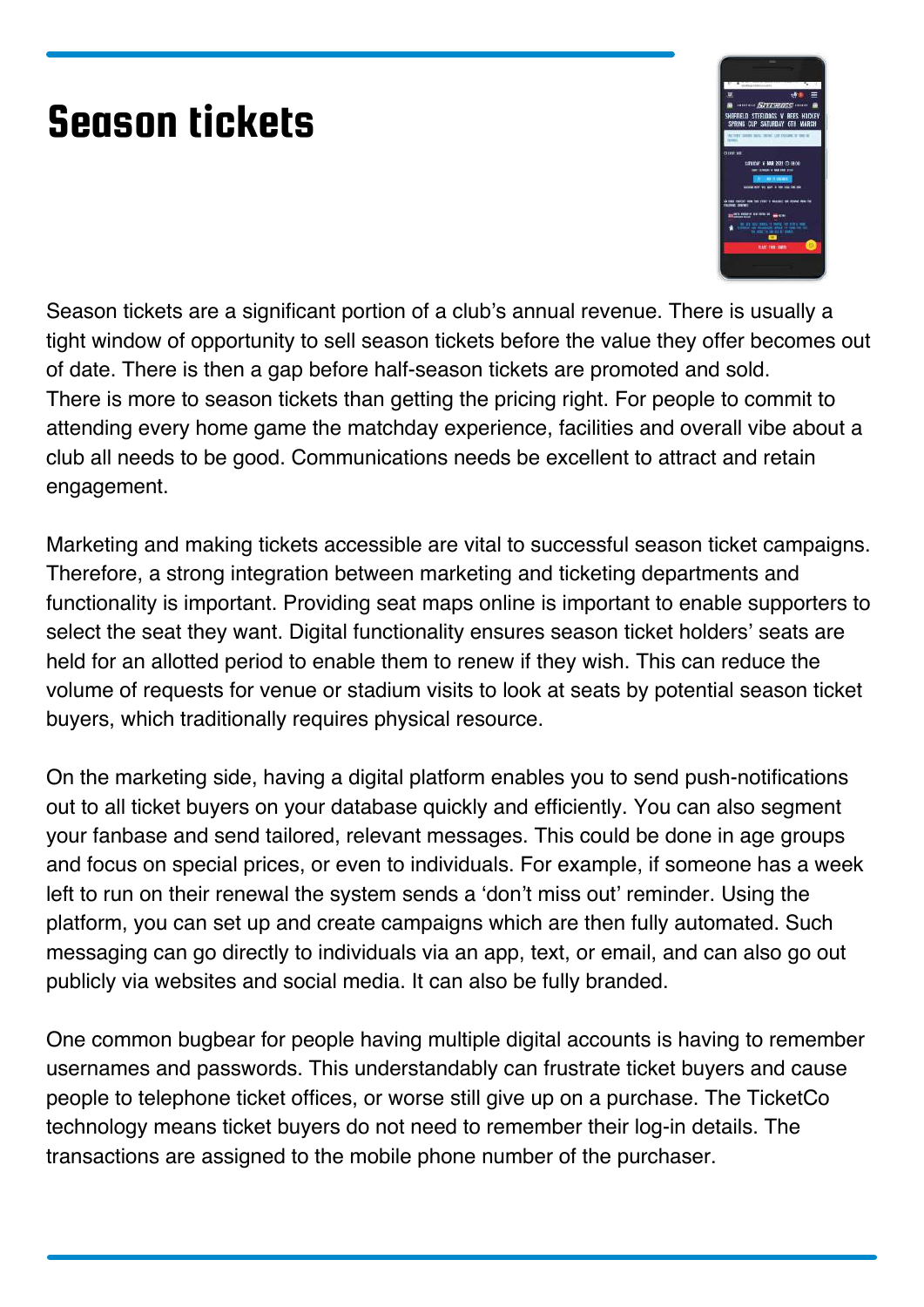Providing easy systems for ticket buyers to use also helps achieve sales quicker. When it comes to season tickets this makes a big difference and helps clubs generate revenue streams during a quieter revenue generating periods and forecast with confidence.

Digital ticketing also removes the need for clubs or leagues to produce plastic season cards for supporters to access fixtures. By replacing them with QR codes on phones it saves clubs or leagues time and money and is better for the environment.

For companies who bulk buy season tickets for colleagues to share for team days out or to reward staff digital ticketing can also be used. The TicketCo platform can put group season tickets into separate digital tickets – one for each game. It enables the season ticket holders to distribute their tickets from their phone or computer, saving time and hassle.

Clubs can offer either a physical or virtual season ticket – offering solutions to fans who have a clear position on whether they want to physically attend matches in person, or whether they want to watch the via a stream. The latter would for example suit supporters who are based abroad and not impacted by domestic streaming restrictions.

"Three out of four supporters now are purchasing their tickets where and when they want, either through their phone or their computers. As a club this saves us a lot of expenses. It also spreads the sales throughout the whole week meaning we don't need to staff up our ticket office prior to match day" **Mats Thorbjornsen, Head of ticket sales at SK Brann**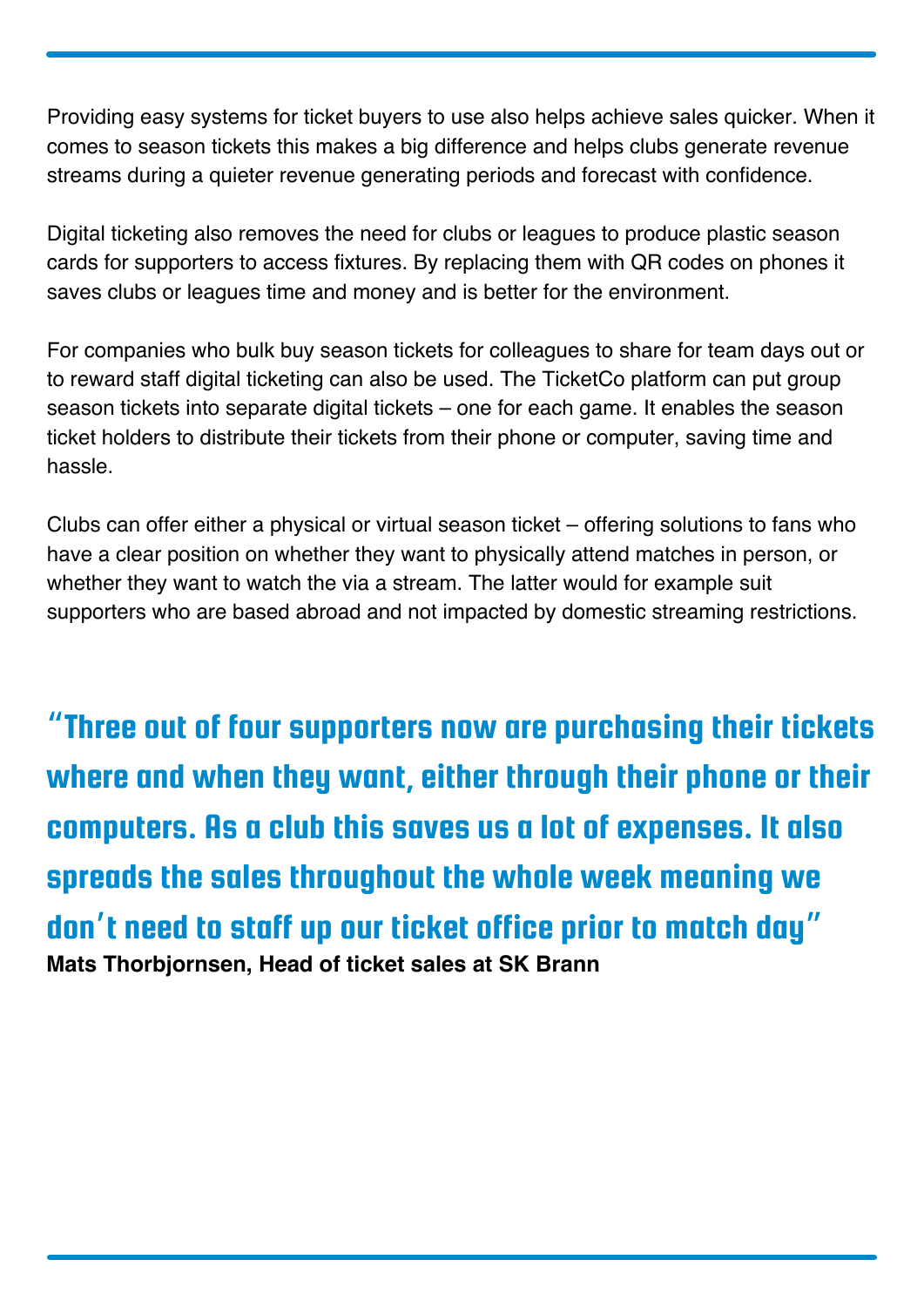# Marketing a live stream fixture



When a league or club chooses to live stream fixtures, it means they are committing to marketing two ways to watch an event.

Supporters' return to stadiums mean clubs have the opportunity to promote physical and virtual tickets. Both types of ticket buyer will require similar key information:

- What event is happening?
- When is it taking place?
- Where is it taking place?
- How much is a ticket?

These questions can be addressed universally through matchday posters, league and club websites, local media activity, social media posts, infographics an e-shot campaigns.

If you are new to streaming it will be important you build trust with your ticket buyers that the process is simple, and the user experience will be good. Clear messaging can help establish fans' faith in your live stream model. But the majority want to know and understand what they are buying before they commit to a ticket.

The truth is poor quality and unreliable live streaming options on the market can create misconceptions. Partnering with a quality provider is vital, but alongside that there are some marketing solutions you can deploy to build trust within your audience.

Broadcasting development or academy fixtures, or pre-season friendlies free of charge is one way of marketing your live stream and helping your fanbase to understand your streaming's quality. It presents an opportunity to build awareness and trust with regulars and market to casual fans, who do not attend every match. There is also an opportunity to market to away supporters and neutrals, who do not like to travel. Many follow their clubs or a sport via social media, or mainstream media, so there is an opportunity to attract them to your live stream fixture.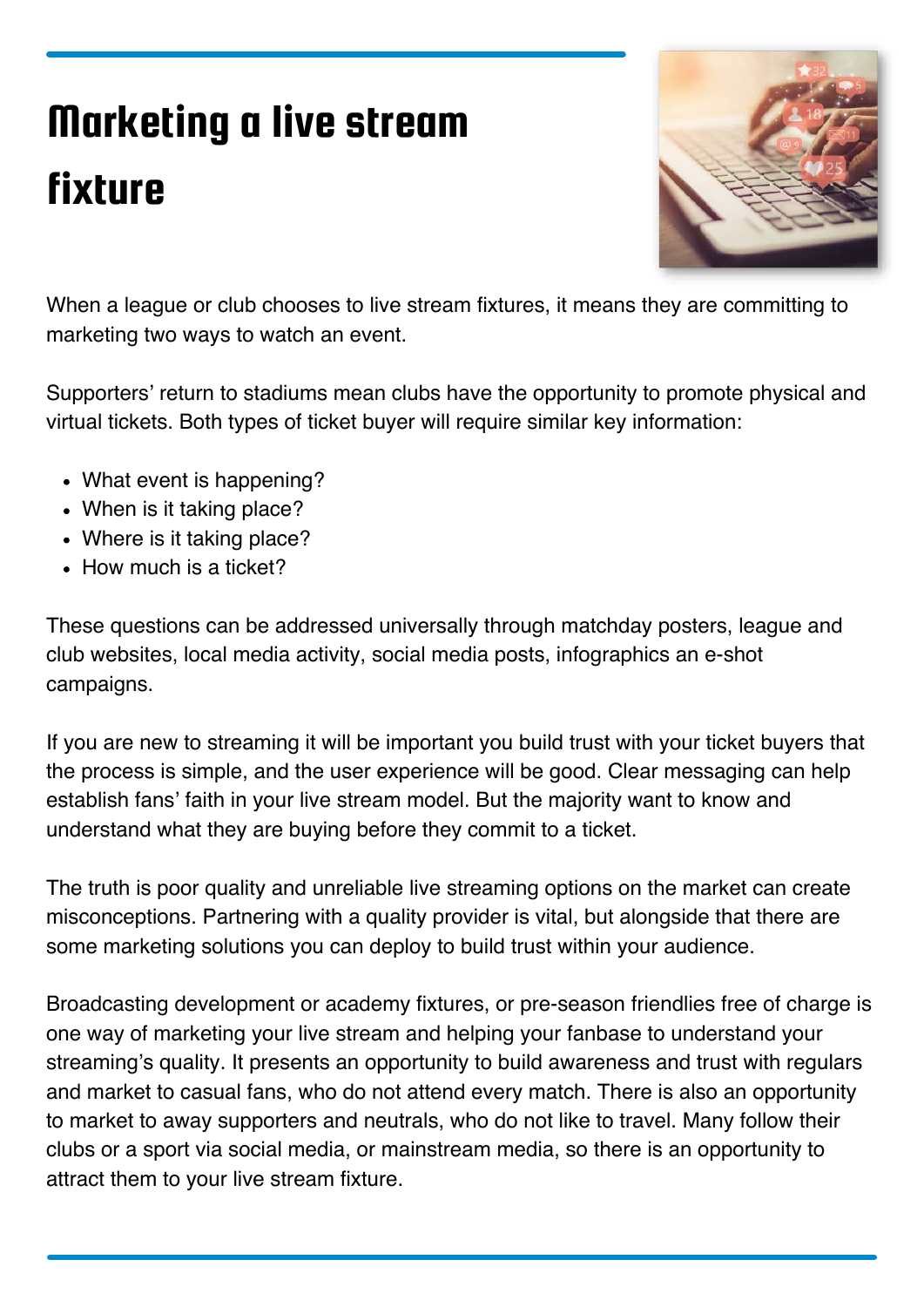The more professional your stream and fans' ticket buying experience, the more likely you are to receive repeat business.

Selling digital tickets means they can stay on sale – and you can maximise sales from those who make an on-the-day decision to watch a fixture.

Building momentum and creating a buzz around your fixtures makes a big difference to ticket sales. It helps raise awareness of the fixture, but also creates a sense of occasion around it and even a 'fear of missing out' among ticket buyers. This can be done in numerous ways, from upbeat media interviews by staff and players, to direct appeals to supporters to back their club and cheer on their team. Video, social media and ecampaigns are all key tactics to use. High impact and repetitive messaging are proven methods of engagement.

You can create themes and campaigns around certain fixtures. For example, Christmas, Easter, Community Day, Charity Day or Military Day. This can help promote your fixture as a bigger event and appeal to people to get involved. It also means delivery partners can help promote the fixture to their database via their communications channels.

It is important to keep your audience in mind and assess the mood at the time of marketing a fixture. Use appropriate messaging – your narrative will be very different if you are on a promotion push compared to if you are on a losing run. Getting the tone right is important to engaging ticket buyers and not putting them off.

Maintaining a robust database is vital to successful marketing. It means you can communicate regularly with your ticket buyers. You can build a profile for each ticket buyer and then send them relevant push-notifications. For example, you can wish them happy birthday, tell them you have missed them if they have not purchased a ticket for a while, or send them ticket bundle offers to encourage them to increase their activity.

The TicketCo platform enables you to white label tickets. You can even make them personal to the supporter. It can include a league or club's badge and colours. But remember away supporters too, you could bespoke your design to them too.

Branding on the TicketCo website covers several areas including the event page, organisation domain, online broadcasting platform, checkout and PDF / wallet. Once your branding is set up it will become your default option, unless otherwise specified. This will ensure you achieve consistency with your event branding throughout your campaign.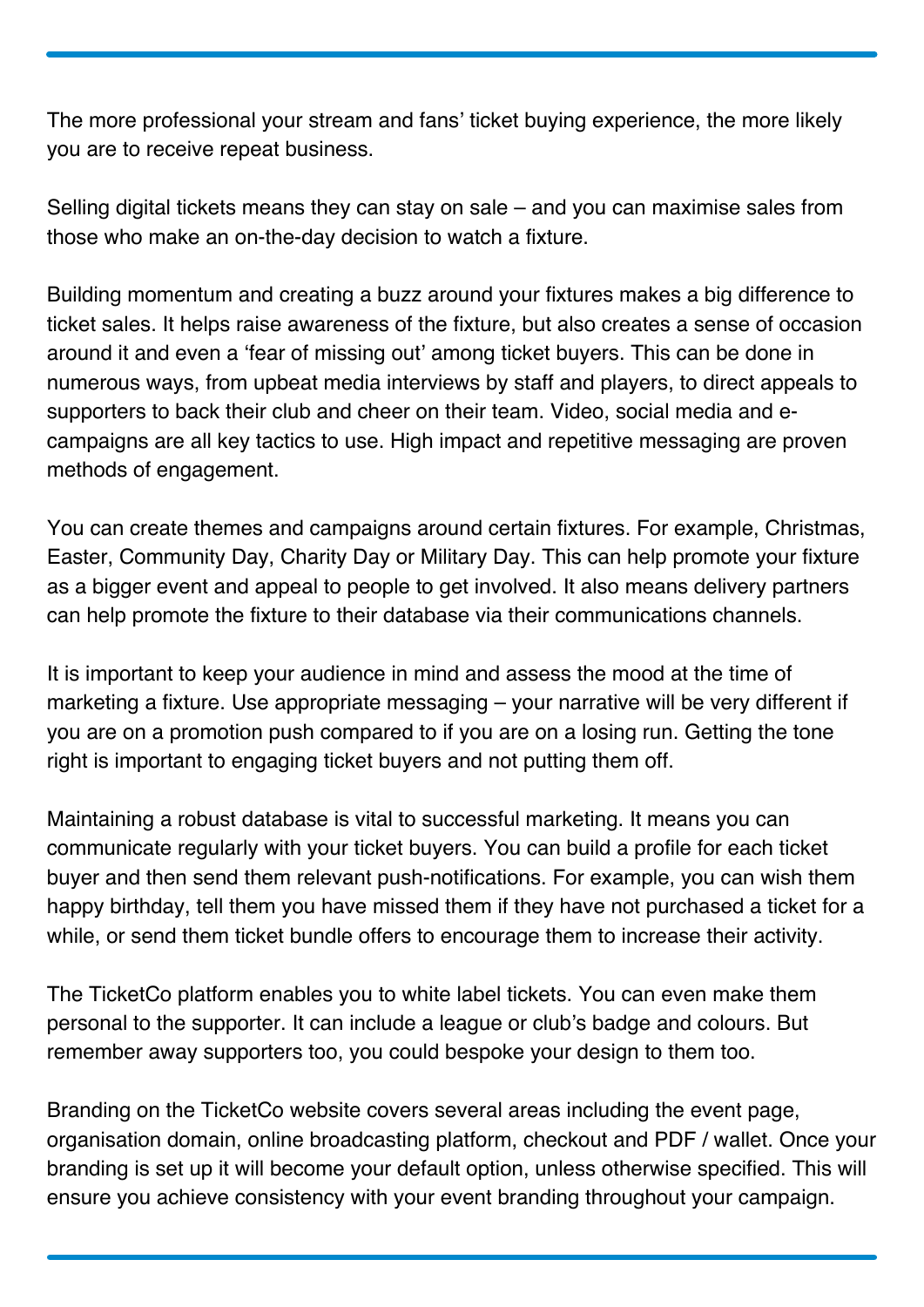# How streaming will grow your fanbase



Heart-breaking stories of supporters unable to watch their team or favourite individual's big match due to a sold-out venue can now be a thing of the past, thanks to streaming.

Live streaming also removes the barriers that prevented fans from attending matches for health, work, family, travel or financial reasons. Streaming matches provides leagues, tournaments and clubs with the power to provide supporters with access to live matches online, without relying on terrestrial broadcasters. This is huge for the lower leagues and minority sports.

By streaming matches, you open your sport, individual or club to a global audience. If people have access to the internet, they can tune in. This makes your venue's capacity limitless. Leagues and clubs that adjust their thinking around marketing will soon benefit from this opportunity. Promoting a fixture is no longer confined to selling tickets to a venue. You can now engage with exiles base in other countries, people who cannot attend for whatever reason, new people, away fans and neutrals.

There are ways to encourage supporters to virtually watch games too, with some clubs and charities hosting 'watch-a-longs' that unite home and away supporters who otherwise would have no one to watch the game with. Live streaming is an excellent way to develop your fanbase and build long-lasting communities and relationships.

"Understanding there is an audience beyond the rink has injected real optimism into the club regarding the future and connecting with our fans that cannot attend matches" **Stephen Nell, owner of Swindon Wildcats Ice Hockey Club**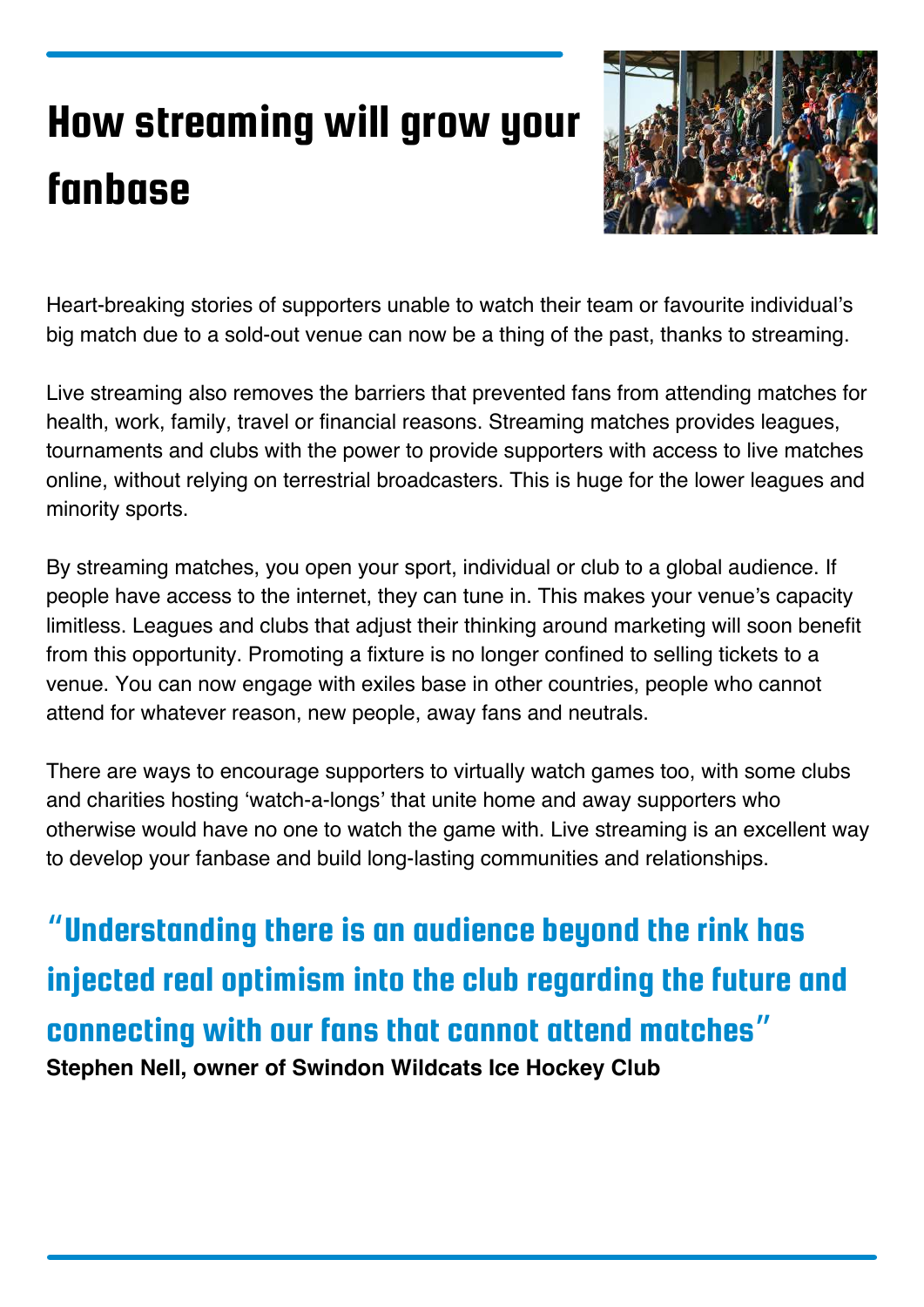# Up-selling: how to maximise your supporters' digital journey



Most sports fan will vouch that attending a game is only part of the matchday experience. Once supporters have purchased a digital ticket, there are further opportunities to generate revenue and boost the overall supporter experience. The TicketCo payment platform has built-in functionality to offer additional products and services at the point of sale while your supporter is in a 'buying mood'. This could mean selling anything from food and drink to merchandise and vouchers.

Consider marketing matchday programmes, club scarves, shirts, caps or other items supporters would ordinarily purchase at the club shop. You can offer the opportunity for supporters to collect their order at the turnstile on a matchday, or to have it posted. It is also possible to incorporate matchday raffles and 50-50 draws into this section of fans' ticket buying journey.

The up-sell opportunities apply to ticket buyers of both physical and virtual tickets. For those watching a fixture via a live stream you could offer products to be posted. There are also opportunities to work with league or club sponsors and partners to improve commercial partnerships to the benefit of everyone. For example, you could deliver food and drink, along with a programme or magazine to virtual ticket buyers' homes on matchday to improve their experience. Some clubs have added children's holiday courses and camps to the upsell section, when the platform identifies a parent is purchasing tickets.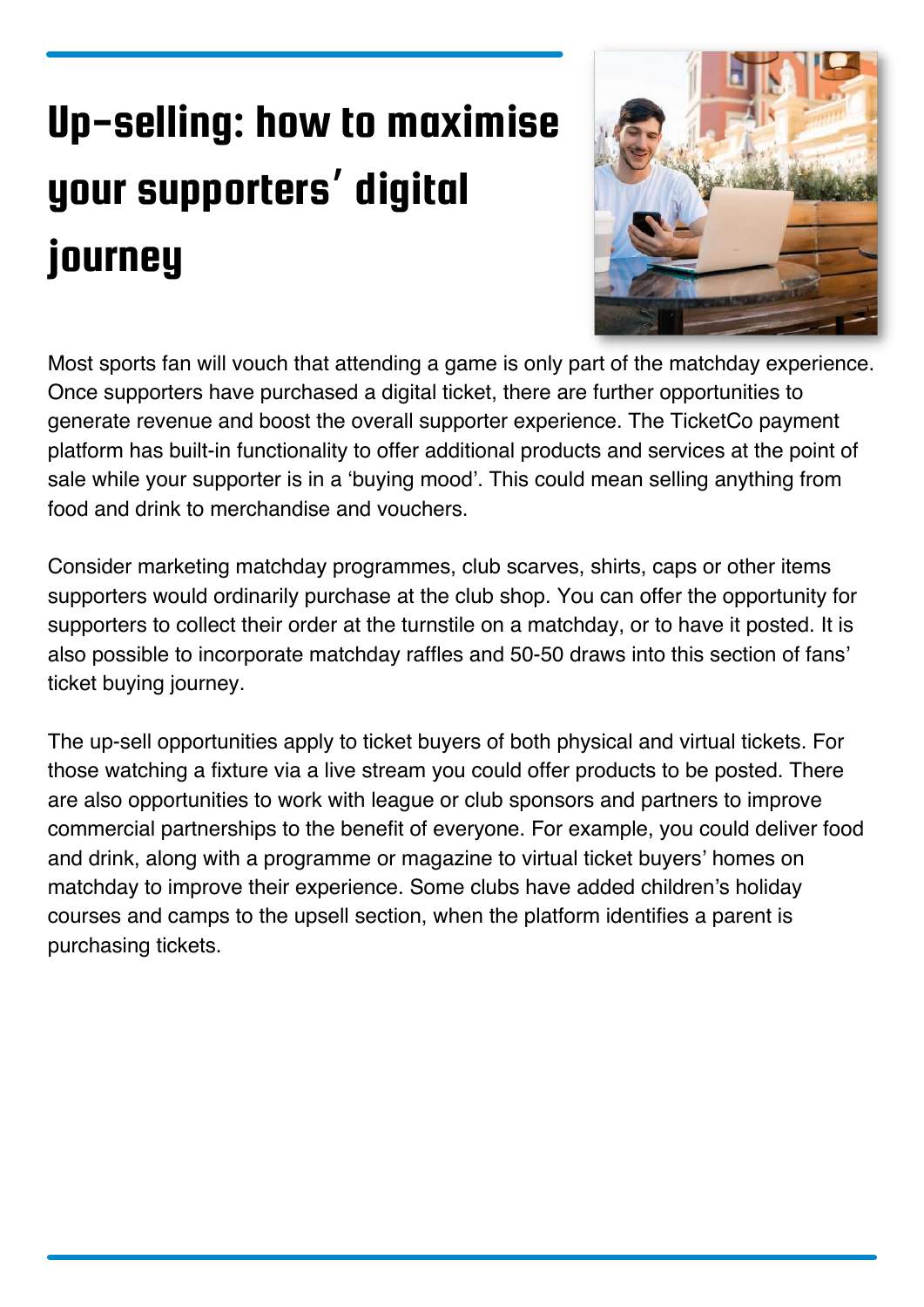# Sponsorship and commercial opportunities

Businesses sponsor a league or club for a variety of reasons. The owner is a fan, or the employer wants to reward colleagues or entertain clients. Many want to increase their brand awareness or attract new customers and partners. While others want to play an active role in the community.

Live streaming and video on demand have created new commercial revenue generation and engagement opportunities. This can be data driven, which enables leagues and clubs to report back to sponsors or prospects key information about engagement levels and audience (in accordance with GDPR).

Leagues and clubs can communicate with fans on a matchday in ways they previously could not. This could be achieved via a live chat function, which could be sponsored. Or via live 'in-play' competitions and partner offers. For example, local food and drink offers that are tailored to live scores.

Digital graphics and streamed behind the scenes footage and interviews offer additional sponsorship opportunities. Supporters could even purchase space to broadcast birthday messages. Traditional matchday commercial inventory items like match-ball or man-ofthe-match sponsorship could be doubled – with physical and virtual packages offered. But be careful not to upset your physical matchday sponsors, though, by exploiting digital's capabilities.

Clubs that broadcast matches have experienced this benefit by adding live stream sponsors for goals, man of the match awards and during natural game breaks.

"Graphics and advertising banners help make our stream stand out and appeal visually to our fanbase. The game is simply part of fans' matchday experience, so the same approach should apply to our digital customers too" **SStuart Robinson, Director of Bees Ice Hockey Club**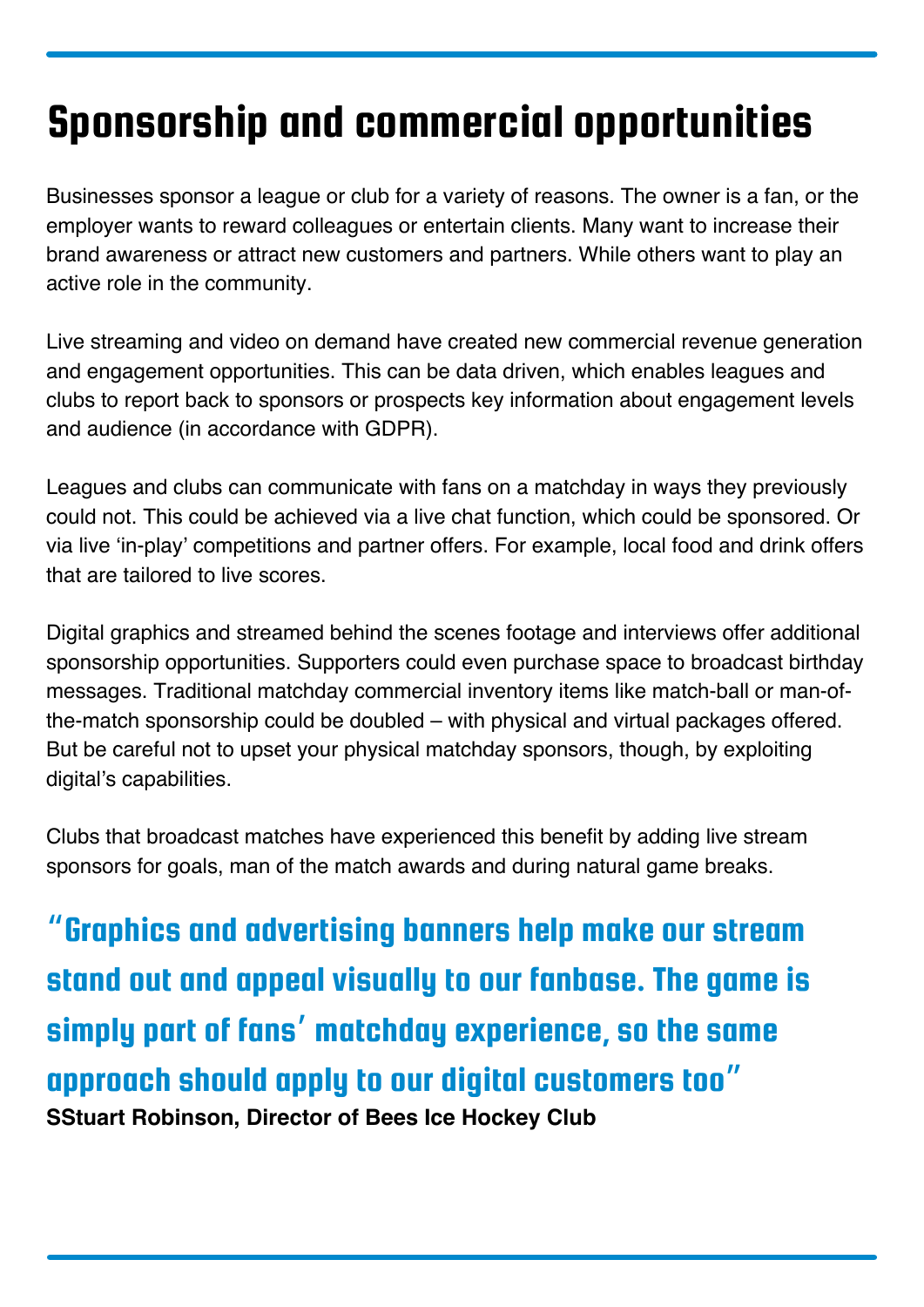### Fan engagement



What is sport without fans? Nothing.

Having supporters inside venues on a matchday is key for atmosphere, support and the overall sense of community and experience. However, online broadcasting now means leagues and clubs can be even more inclusive.

Supporters who have emigrated, for example, can still tune in and be as close to the action and their club as possible.

Many streaming platforms will host a chat function, the ability for viewers to engage with each other via an instant messaging service while they watch the game. Commentators should monitor this feed – mentioning a supporters' name or view during a broadcast can further add to the engagement.

While most of your viewers will be tuning in to watch the home team, it is likely the number of away supporters you welcome to your live streaming platform will increase as your service grows in reputation. Many live stream services are unbiased. Commentators and/or presenters provide balanced opinions that would reflect the thoughts of the neutral viewer. While some clubs partner with their local BBC radio station to provide matchday commentary and offer fans the option to have the home or away commentary team audio.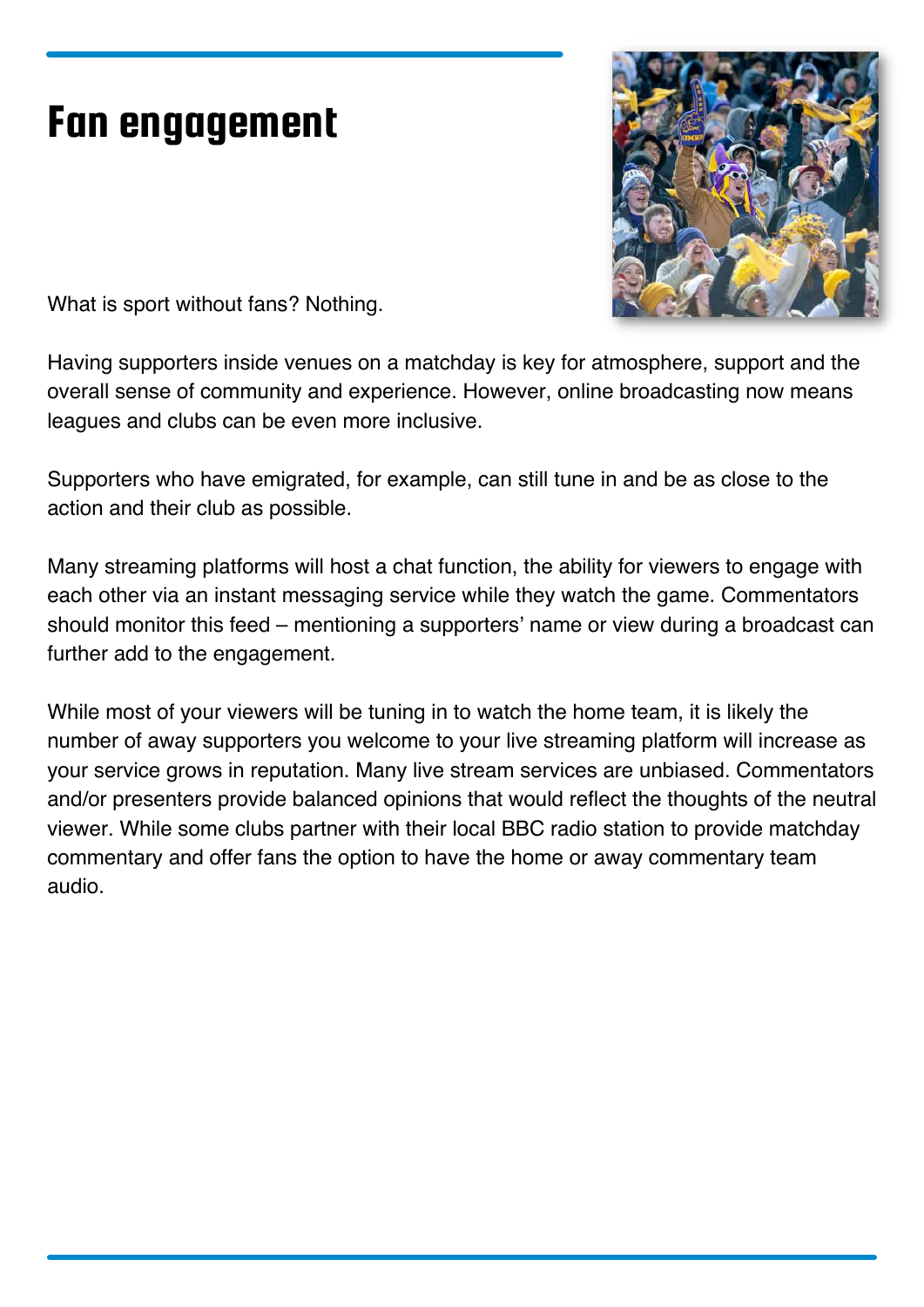### League level agreements

For digital ticketing and streaming a league partnering with one supplier enables it to offer a total solution to its member clubs.

It can help a league market and promote its sport better, be more audience focused and user friendly. Having a common system helps improve services to fans.

Additionally, it provides strong commercial upsides. Using one platform across a league results in making tickets more accessible and easier to buy. It also provides increased ticket buyer insights and can integrate with other marketing and CRM platforms. This can help make a sport and a league more targeted in its marketing and sponsorship.

Away tickets is often labour intensive for clubs to facilitate and manage. By using the same platform clubs can sell digital away tickets for their own matches (physical and virtual) through their own ticket office, including seat maps and tagging of each ticket in the CRM system. It means supporters all get the same buying experience and digital journey. Clubs we work with feedback that fan experience is important to building attendances.

Furthermore, a league level agreement creates buying power: together you are strong. It means leagues can secure and offer clubs more favourable commercial terms than they can achieve via an individual agreement with a supplier. This approach helps enable leagues to support its member clubs and ultimately helps make clubs more sustainable.

In the UK, the Southern Football League signed a [multi-year](https://start.ticketco.events/uk/blog/southern-football-league-ignites-media-rights-revolution/) Media Rights deal with TicketCo Media Services to make semi-professional football available online to supporters. The league level agreement will digitally transform how 82 clubs in tiers seven and eight of the English football pyramid engage with supporters on a global scale via live streaming and football on-demand.

"Through the annual handling of close to 2 million tickets at our clubs each year, it is obvious that the ticket function must be forward-looking and customer-friendly. The fact that we have established this as a common system is incredibly important. Now we can always offer the best service to our fans" **Leif Øverland, CEO of Norsk Toppfotball**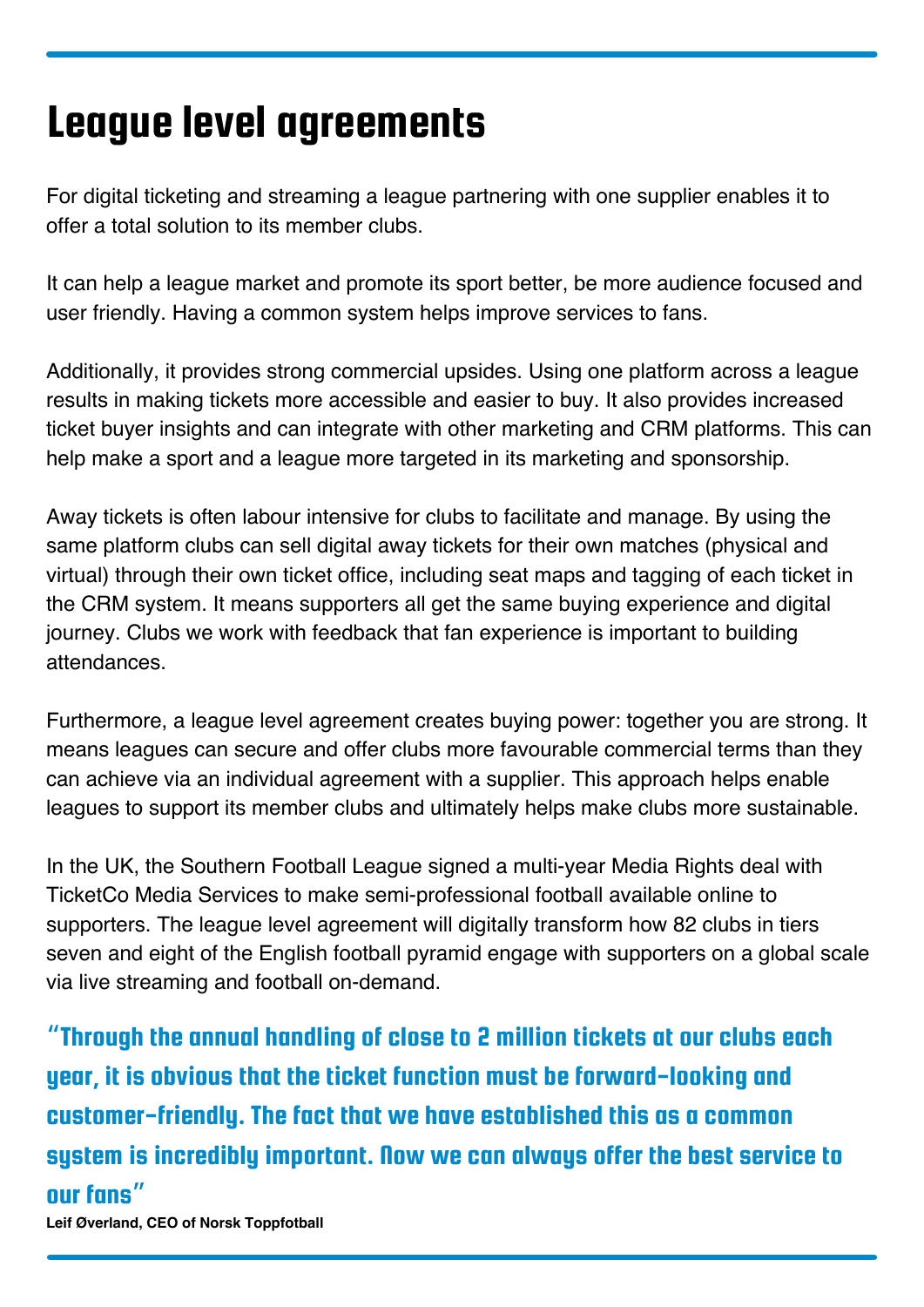# Live streaming versus video on demand



Live streaming allows people to watch in real time – there is no rewind button or second chance, this is broadcasting at its purest. Although you can of course add instant replays to key moments in a match.

Viewers cannot be late, if they are they will almost by definition miss the game's key moment. The first minute goal or try, a game winning serve, or a red-card offence. Like a pint is best served chilled, sport is enjoyed best live.

All the risks associated with live broadcasting can be attributed to live streaming – commentator error, failing to capture important moments, background noise that is out of your control. As a live stream provider, you will grow to deal with these issues as a team. But it is what the format is all about. You are live – enjoy it.

A live broadcast can later be made available to watch via video on demand. Although team performances and match results are readily available online, this option appeals to both the domestic and international viewer. Why, we hear you ask.

For the domestic viewer, their ability to watch live sport via streaming might be impacted by restrictions imposed by a sport's governing body (see below). This means, in some examples, broadcasting a fixture online might only be possible via video on demand. Fans on a global scale are likely to be unaffected by these restrictions. But video on demand still has its appeal due to time differences. Video on demand offers the viewer greater flexibility, which is essential if they are watching a team or individual compete on the other side of the world.

Talking of flexibility, consider making watching the game on-demand a lower price than the live event. People that attended the game physically might then be more persuaded to tune in again if the game was particularly memorable for them. Video on demand also allows producers to add features such as close captions, foreign language captions or audio descriptions.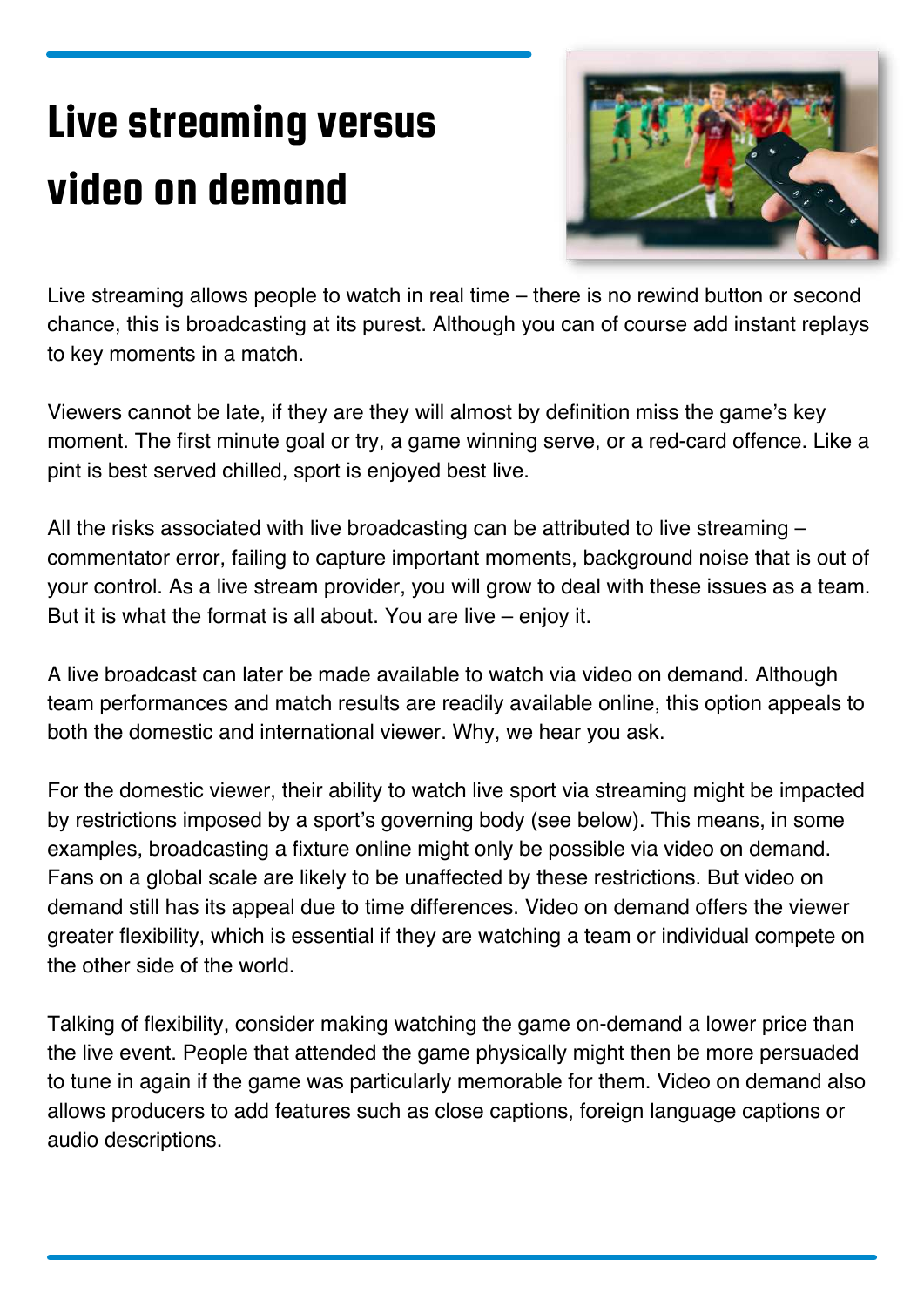# Broadcasting restrictions

In some examples, organisations responsible for overseeing professional and amateur aspects of play might impose live streaming restrictions to protect traditional ways of how supporters engage with their chosen sport.

This might mean fixtures in a particular league or tournament cannot be legally broadcast in specific countries during selected hours. Clubs or individuals uncertain of streaming restrictions in their sport must contact their governing body before considering live streaming.

A good example of how streaming restrictions can alter season-by-season is football and its television blackout rule. The rule states clubs cannot broadcast Saturday afternoon matches that take place between 2.45pm and 5.15pm to domestic viewers. The rule was lifted during clubs' 2020-21 campaigns so supporters staying at home due to the COVID-19 pandemic could watch their team play. It has since been reimposed. Clubs can still, however, live stream midweek games and make matches available to watch on-demand.

Most sports – particularly at a semi-professional level – are free of broadcasting restrictions, but it is essential this is checked.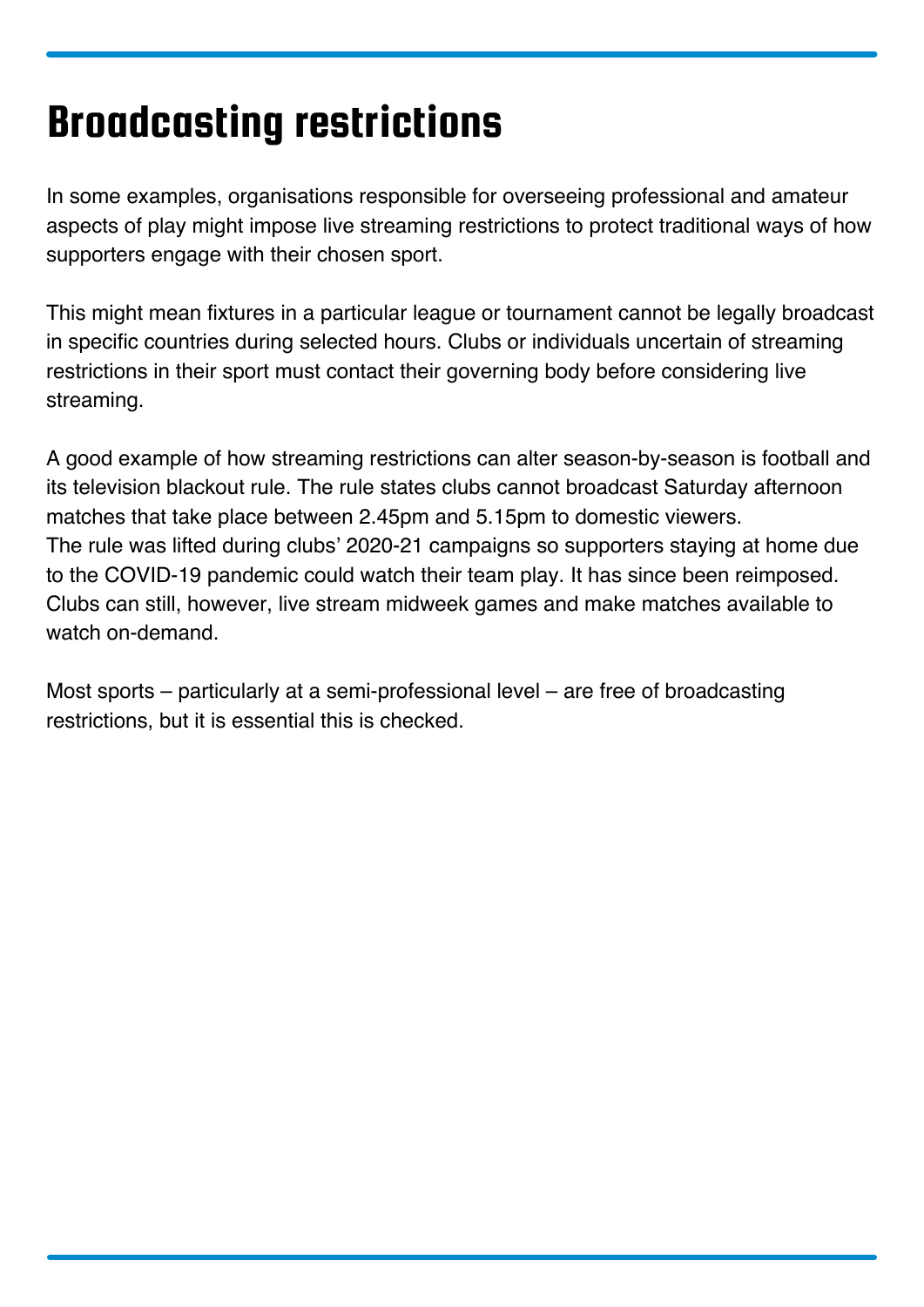## Most common problems

It is unrealistic to expect to enter the world of live streaming without thinking you will encounter a few challenges along the way. Like many things it can be stressful. But the positives far outweigh the negatives, and the pandemic has served as an accelerator for change.

Here are some tips to help you on your way to streaming success:

- Will an online event reduce physical ticket sales or reduce the appetite for live sport 1. in person? Broadcasting live sport is not a fresh concept. For decades we have been watching sport digitally via national broadcasters. A live stream should not damage your physical sales.
- 2. It is expensive? Live streaming can be as expensive as you wish. Sure, cameras can be purchased for tens of thousands of pounds. But second-hand equipment can be purchased for a fraction of the price too. The cost of live streaming should not be a barrier.
- 3. This whole thing relies on the internet it needs to work flawlessly. This is true. If your internet line is not capable of live streaming content, you will need to invest.
- 4. $\cdot$  The stream has stopped working. What do we do now? This can happen. But the reason the stream is not working is likely to be within your control. It might be that you are trying to stream too much information that may not be compatible with your live streaming provider.
- 5.Our ticket office team is dealing with so many inquiries. This is good and bad. Good there is interest and demand but bad it is adding to a workload of the team. It is avoidable. A good digital ticketing platform will move sales inquiries away from the telephone and in person visits to the internet. Additionally, by updating copy on your website and on your e-tickets you can address a lot of commonly asked questions. Go through ticket buyers' journey yourself and do it on as many devices possible. Get as wide a demographic to test it for you. There should be no weak spots. Do not let your user interface or confusing copy be a reason not to book a ticket.

Remember, when you sign up to TicketCo Media Services integrated ticketing and streaming service, you will receive a copy of our '10 Steps to [Streaming](https://support.ticketco.events/hc/en-us/sections/360005211059-10-Steps-to-Streaming-Success-) Success' welcome pack which guides you through the live streaming process.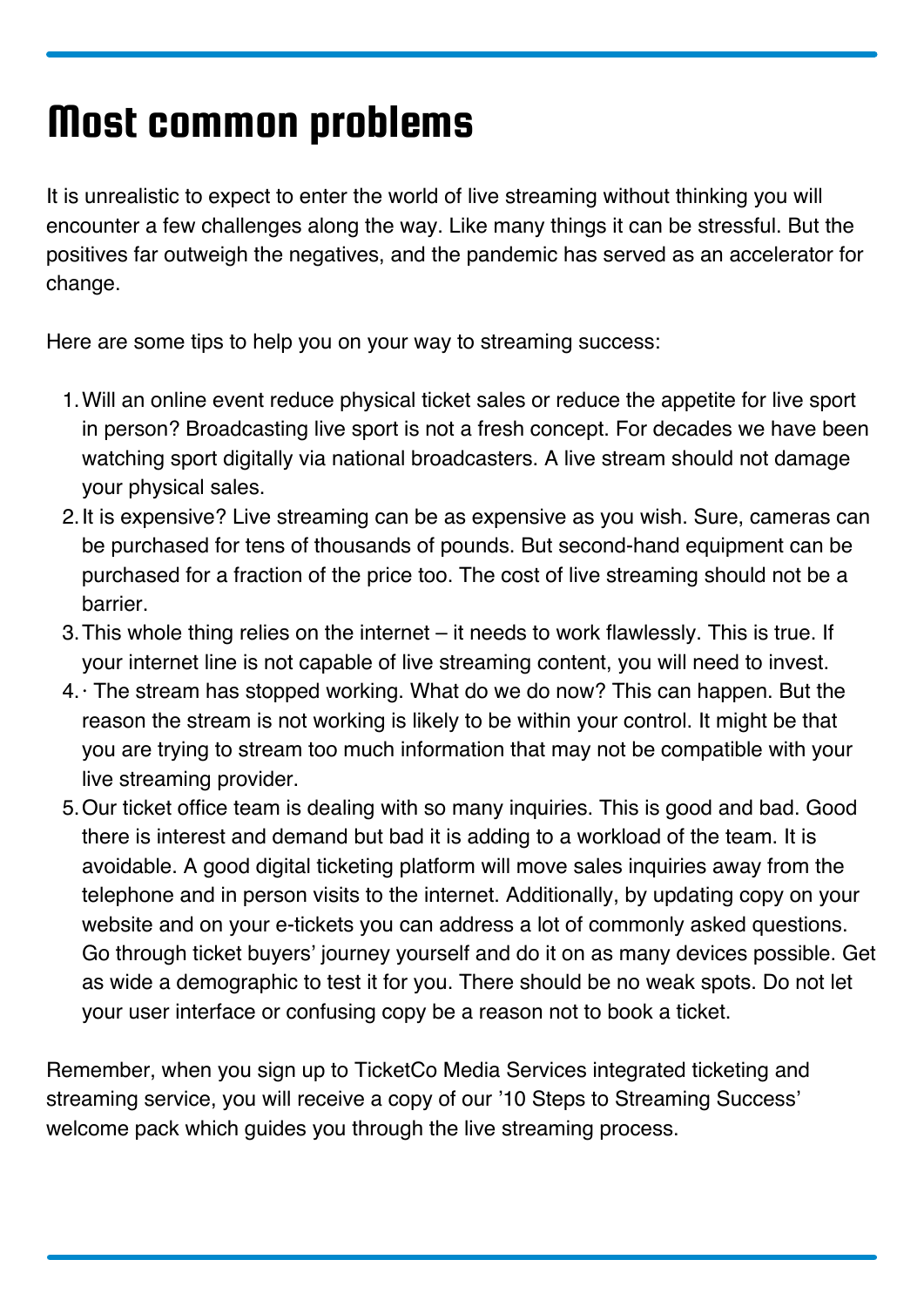# The future is here, and it is hybrid



Digital is here to stay. It means leagues and clubs can embrace hybrid models.

At TicketCo, we are not blinded by bias and do not claim watching sport digitally is as good as being at a venue: the atmosphere, buzz and anticipation of thousands of people packed under one roof. Sport without fans is simply not the same. So, of course, physical attendance must be prioritised.

But the pandemic has taught us that there is a demand for digital delivery, and we have learnt that live streaming allows leagues and clubs to engage with audiences in more ways. Why should people miss out on watching and being part of a fixture if they cannot physically visit a venue on a particular date?

There are so many scenarios that mean people cannot always attend a fixture at a venue: touring abroad with the armed forces, health reasons, family or work commitments, being on holiday or an away supporter unable to travel. Streaming and ondemand breaks down so many barriers and keeps people connected. People have become more tech savvy and watch digital content in multiple ways.

Between January and November 2020, the BBC attracted 1.1 billion UK plays of radio, music and podcasts on BBC Sounds. That was up on the previous year's statistics where 630 million plays were registered. If the capabilities of audio can be double in a year, think about the possibilities of visual production that does not cost the organiser a fortune to create and deliver.

Live streaming a match can include pre-match build-up, interviews, behind the scenes footage, fans' opinions and expert analysis. Unique and specialist content is what viewers will want to see, training ground snippets and exclusive interviews. It is exciting to think of the opportunities live streaming presents and how it can in turn benefit your fan engagement.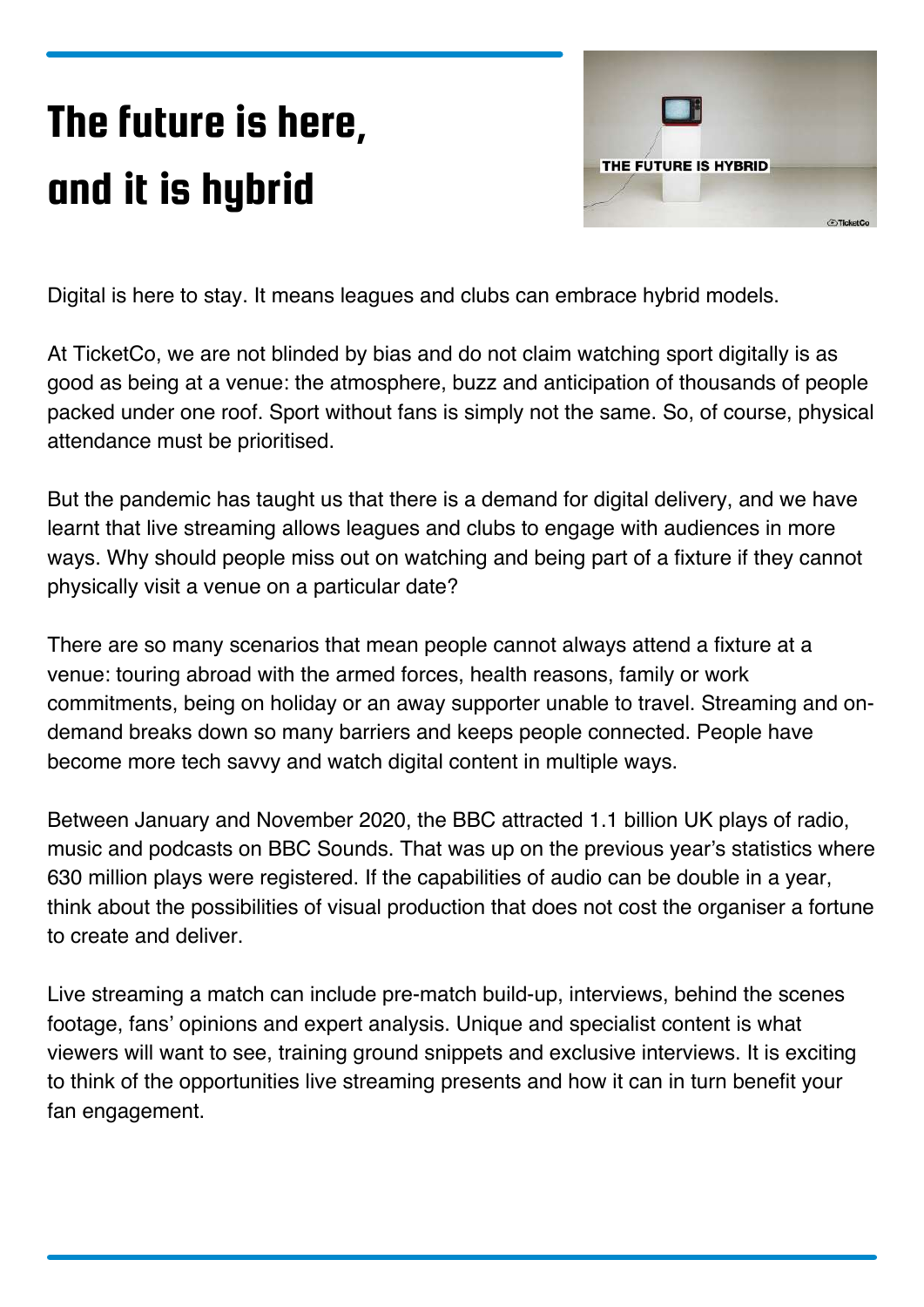# The importance of a robust host

If something does not work often supporters will discuss it on social media and via online chatrooms and the negative news will spread like wildfire.

Therefore, making sure you have a robust host for your stream is vital to ensuring your ticket buyers enjoy a smooth experience. There are a several things you can do to minimise the risk of disruption at every step. Back-up systems might be in place for a faulty PA service, capacity will be available to cover for the ticket scanner which does not work, and a malfunctioning scoreboard might be replaced with a more hands-on approach.

The same processes should be followed for a live stream. Think of everything that could possibly go wrong and put measures in place to minimise the risk of it happening. As a minimum, you will require a robust platform that has been tested and re-tested and then tested once more. You need an infallible user interface and secure ticket office too. It is in your interest to make this possible. After all, money has been invested in equipment to make streaming possible so do not fall at the final hurdle.

It has been proven that free streaming platforms are not built with sustainability in mind. They are unreliable, prone to cutting out and host mid-stream adverts that will not align with your club values and may compete with your title sponsors.

What about your website? The problem with website streaming is you enter without knowing your capabilities. It is impossible to run a beta-test when at least 2,500 people are required to logon to complete a full test. You do not want to discover your bandwidth issues just as you press Start Streaming – it is stressful enough.

Your money is better placed in getting something on-screen and happening rather than working out the back-end technology. TicketCo's Live Stream engine is hosted by Amazon's AWS Elemental and Cloud Front services. It is reassuring to tell your Board your stream is being hosted on the same infrastructure that runs Amazon Prime Video, Netflix, Hulu and the BBC.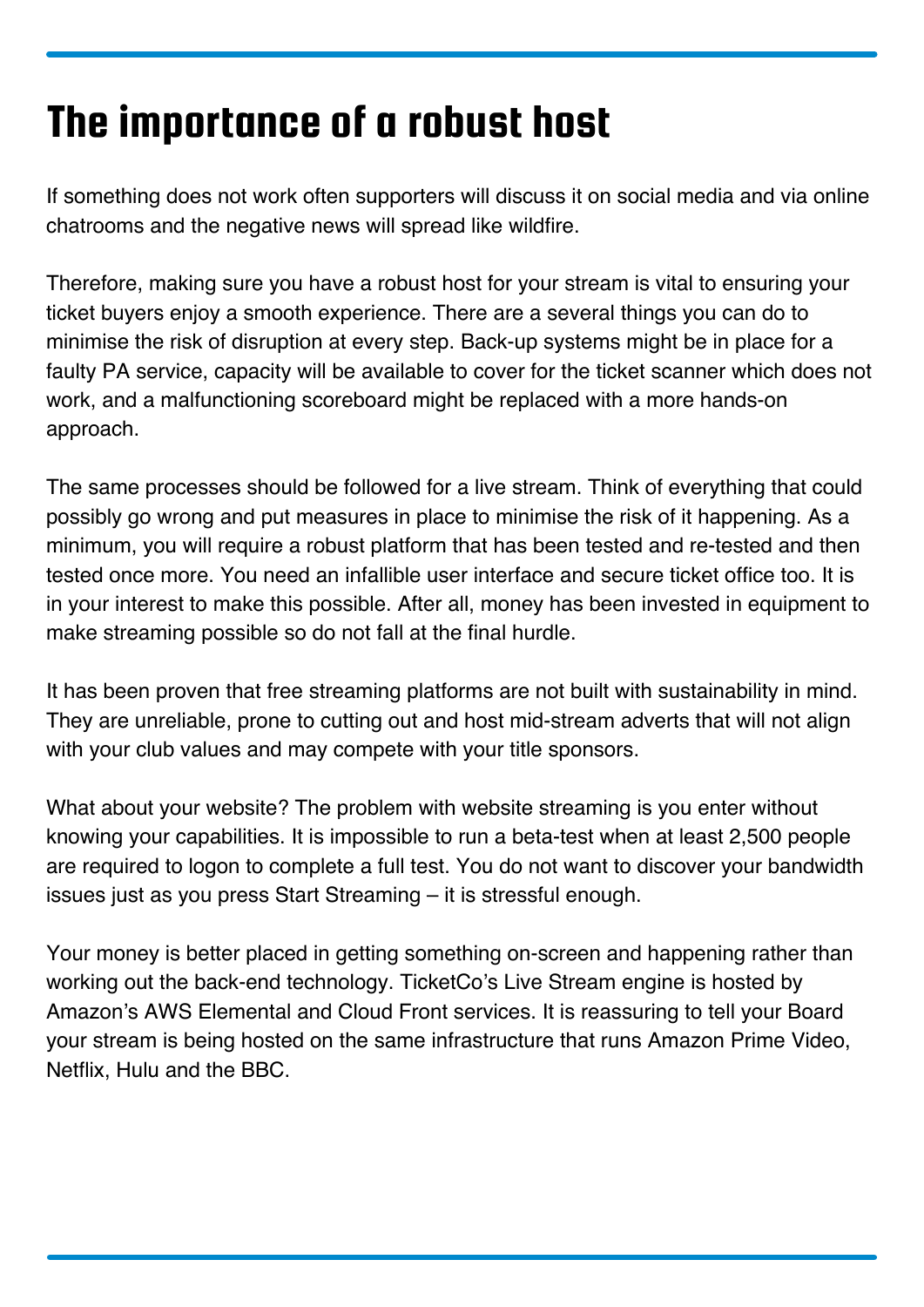### How to use promo codes



People are now used to using online promocodes when shopping and so the sport industry should maximise the opportunity they provide too.

The key to success is using your data and creating offers that encourage your fanbase to make a purchase. Can you offer a fan a bulk ticket deal? Or a discount to a match if they have not attended for a while? Or perhaps a New Year offer, or a birthday treat? The beauty of digital promo-codes is they can be created and distributed instantly and once they are live the process to redeem them is fully automated. Plus, the way they are coded means bespoke or unique offers cannot be shared or reused.

Promocodes can also help you develop your database and buyer profiles. Each time a ticket is purchased using a promotion code, data is stored. From this information, you can invest in effective tactics that help maximise future revenue opportunities via proven methods.

On the TicketCo platform, it is possible to develop specific promotion codes for different audiences. This could mean distributing free tickets to partners, VIP guests, journalists and colleagues. You can also engage on a community level by creating group promo codes for schools or charities. Consider too the use of half season passes or bundles that cover several fixtures for a discounted rate.

The TicketCo platform prevents virtual streaming tickets from being shared by ticket buyers. If one person logs in under the same pass while a viewer is watching, the new viewer will be declined access. This is made possible because ticketing and the broadcast of an event is integrated on the TicketCo platform.

TicketCo Media Services is a pay-per-view streaming and video on demand service built into a robust payments platform. The foundation of TicketCo Media Services is TicketCo, a unified cloud based platform for efficient event payments. Integrated into this is a live streaming and a video on demand feature built on broadcasting grade technology from Amazon Web Services.